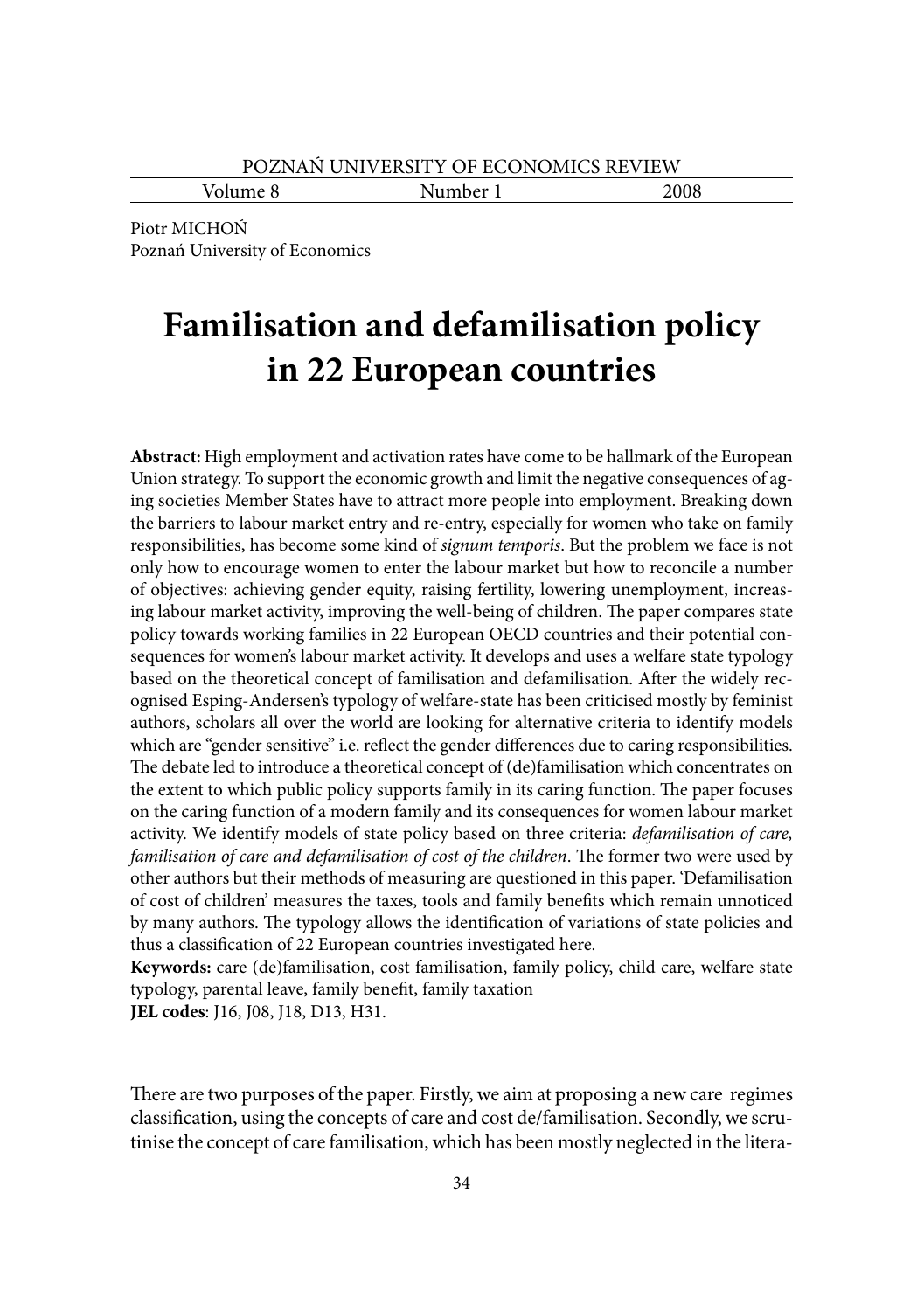ture. Our ambition is to answer the question whether care familisation can be seen as reconciliaton of two different approaches to female emancipation; one in the first place supporting women employment, the other basing on care economic and social valuation. In order to achieve the purpose we distinguish between two different kinds of familisation: *positive* and *negative*, and argue that the increasing number of working women (mothers) leads to transition from negative to positive care familisation, and from care familisation to care defamilisation. We argue that rich, developed democracies are in a process of transition from "negative" care familisation – forced by lack of alternatives, to a "positive" care familisation i.e. – securing, to some extent, economic independence of care-giver. The proposed differentiation allows us to question the deeply-rooted belief that care familisation is the main hindrance to women's employment. However, we draw attention to a limited possibility of leave familialising potential and highlight caring to employment subordination.

The paper is divided into three sections. We begin with a critical analysis of familisation and defamilisation concepts, which, in the second part of the paper, are the basis for identifying care regimes. In the last section we discuss the thesis of the paper.

#### **1. Familisation and defamilisation concepts**

In the time of absolute traditional model domination there was no need for debate on care. But the increasing women labour market participation rates make it a necessity and one of the major social policy issues.

Esping-Andersen (1999, p. 51) defines defamilisation as *the degree to which households' welfare and caring responsibilities are relaxed – either via welfare state provision or via market provision*. The author highlights that defamilisation cannot be equalised with "anti-family" approach in social policy. Contrary to de-familialising regime, a familialistic system set up a framework in which a household carries responsibility for their members' welfare- which, consequently, has not much to do with "pro-family". The idea of defamilisation is absolutely central to the *new egalitarianism*.

The idea of defamilisation defined as above remains clear; welfare states or the market provide (eventually partly or fully subsidised) childcare facilities. With respect to childcare worth considering is the concept of familisation. It can mean two things: (1) familialising care as a consequence of the lack of available and/or affordable childcare facilities, which slightly corresponds to what Leitner (2003) called *implicit familialism*; or (2) familialising through actively encouraging parents to care for their children at home (according to Leitner: *explicit familialism*; see below).

The purpose of care familisation is to make a family responsible for childcare (and adult care). The distinction between the two kinds of care familisation occurs in their relation to care defamilisation. The former, *implicit*, can be equalised with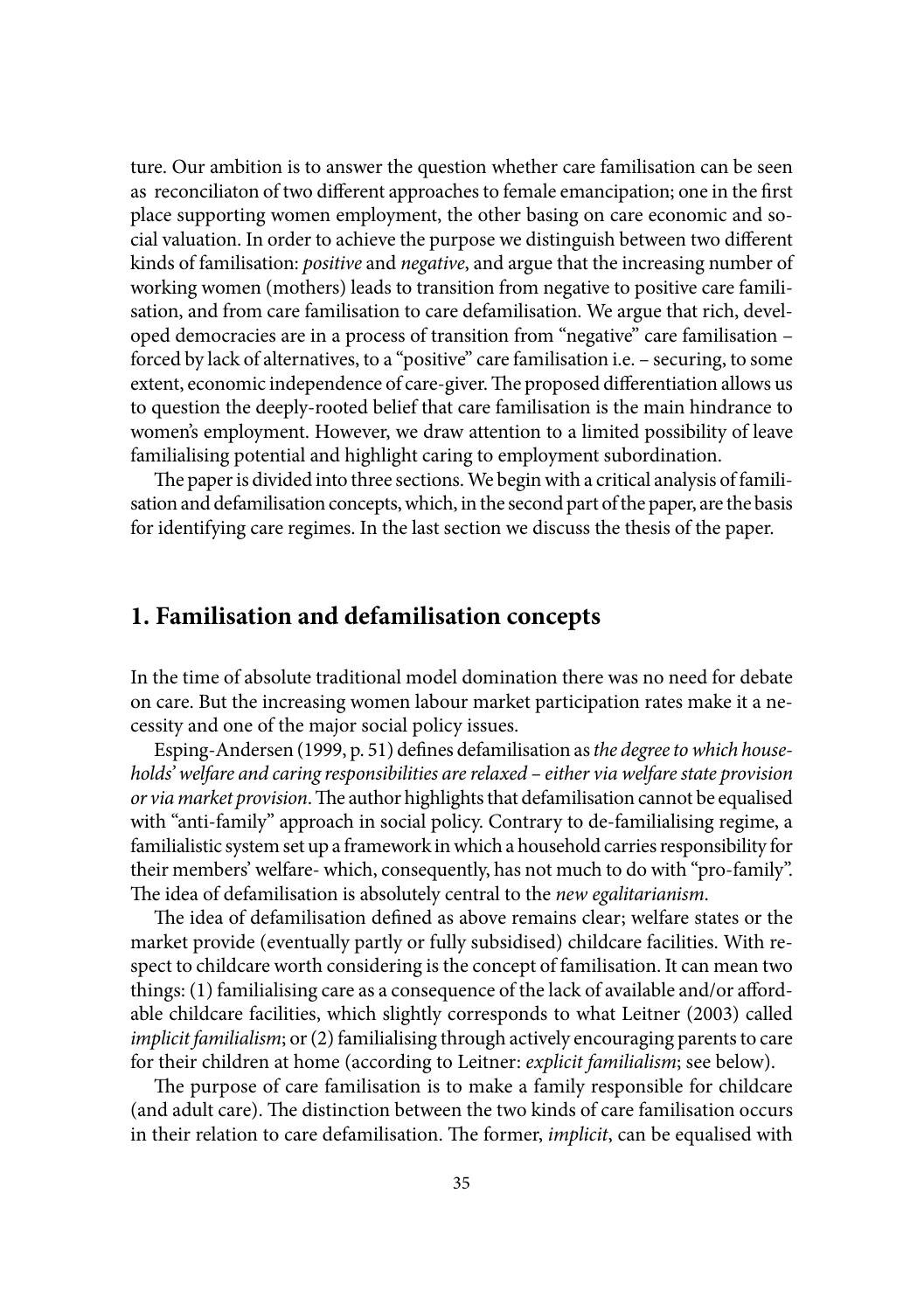"no alternative", as we propose to call it, *negative familisation*. Families have to bear care responsibilities because no other options are available. If we make a thought experiment and imagine there is no childcare facility or service available; (no nannies, crèches, kindergartens, family-carers etc.) we receive a framework of full care familisation and lack of care defamilisation. By not offering an alternative, the state indirectly "forces" families to bear a burden related to childcare. The increase in care defamilisation (measured as an effect of the policy, i.e. coverage rate) must in turn lead to a decrease in *negatively familialised* care and vice versa, an increase in care familisation has to be on care defamilisation account.

Continuing our thought experiment, imagine the scenario: the care defamilisation indicator equals zero, so what could be a consequence of developing maternity/parental leave and benefits provision? The rate of children who are taken care of by their families is already 100 percent, the only thing that is changing are the conditions of caring which are becoming better and better. The *explicit* familisation or rather *positive familisation* policy, as we prefer to call it, encourages but not forces families to care for the children. It gives an option to choose from. Long, well paid childbearing and childrearing related leaves with guaranteed return to employment encourage families to care for their children. Obviously, the positive familisation is interrelated with care defamilisation, but it is not the way as in the case of negative familisation. The familisation indicator measures "effective parental leave" (see below) which is dependent on compensation rate of the benefit paid to parents. It can increase without having an impact on the level of defamilisation measures, theoretically better paid leaves *may but do not have to decrease defamilisation*. There are many possibilities, for instance: the same number of parents decide to be on parental leave, for the same period, but they simply take advantage of better conditions. The *positive familisation* is an *option*, and must be treated as an *opportunity given to parents*, which may eventually infl uence the level of care defamilisation on its demand side. At the very same moment policy can be strongly (*positively*!) familialising and de-familialising.

### **2. Cost (de)familisation**

In market economies wages are paid according to worker's output or time and not according to the varying numbers of dependants. Raising children involves two different kinds of costs: direct spending (food, clothing, education etc.) and unearned earnings. Putting the two facts together leads to a simple conclusion; the presence of a child makes a family worse off (from a household's budget point of view). If the cost of bringing up a new generation of citizens is recognised as a public concern and not as an exclusive responsibility of the family, states provide some kind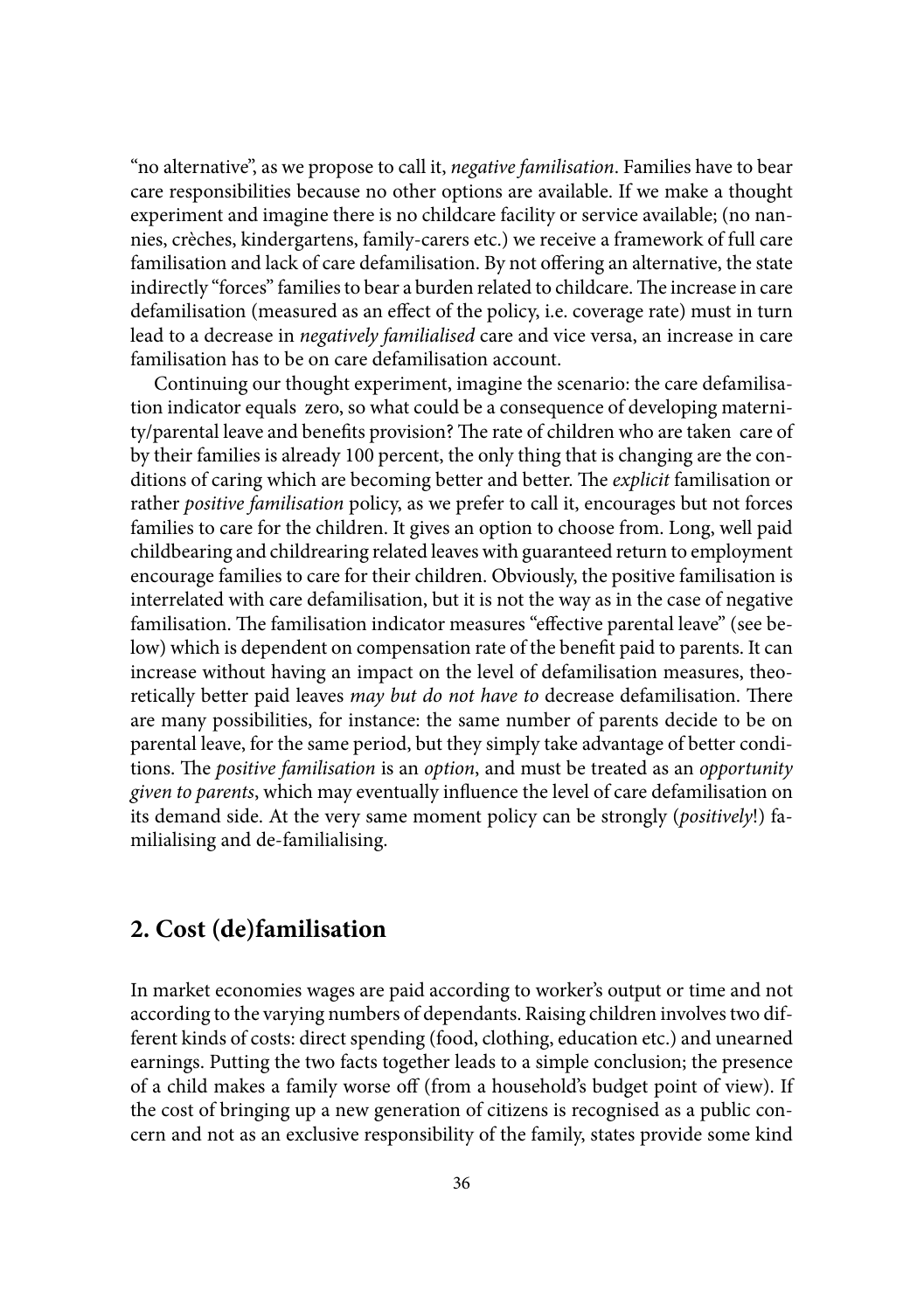of horizontal redistribution between those citizens who do and those who do not take on the task of raising children. Countries differ over the extent and forms of redistributions. The economic support for the family consists of two components: on the one hand, support to families with children, on the other hand - support to dependent spouses (Montanari 2000). According to the two separate categories of economic support, we defined two different kinds of cost defamilisation: *Children Cost Defamilisation* (CHILDCD) and *Not Working Spouse Cost Defamilisation*  (SPOUSECD). The two differ in their character, aims and tools.

Children Cost Defamilisation is defined as *the extent to which the state relieves a family from financial burdens caused by the presence of a child. It aims at redistribut*ing the cost of bringing up children from a family to the whole society. The instruments for economic support of the family with children comprise: family benefits, tax allowances, tax credits (the CHILDCD does not comprise benefits connected with maternity and parental leaves which are parts of the care familisation indicator; see below). In many countries the family benefits are based on universality principle. In the case of tax relief the rights are restricted to citizens taking part in labour market activities. An important characteristic of the Children Cost Defamilisation is their independence of the labour market status of any of the parents (at least if they are not mean-tested). Thus, if a mother decides to participate in the labour market, the level of cost defamilisation will remain unaltered.

Not Working Spouse Cost Defamilisation is defined as *the extent to which the state "allows" one of the spouses not to work, by providing financial support through the tax and benefit system.* It is crucial to understand that the tax relief or benefits rights are calculated without taking into account the presence of minor children. The SPOUSECD includes above all ,tax relief the in form of: joint taxation (in three different forms: aggregation, income splitting and the family quotient), tax credits and tax allowances and benefits for a dependent spouse. In most cases the positive economic effect for families is achieved when there is a substantial difference between earnings of a wife and a husband and/or, which is connected, if one of the parents does not work on the labour market. In consequence, the solutions are regularly criticised for supporting "the male breadwinner model" by having a negative effect on the labour supply of women. A general trend observed in the European Union countries has been a move towards independent taxation and away from joint taxation (O'Donoghue and Sutherland 1999).

## **3. Care familisation**

In all Western democracies women have a statutory right to a minimum length of maternity leave, which allows to give up for some period their work before and af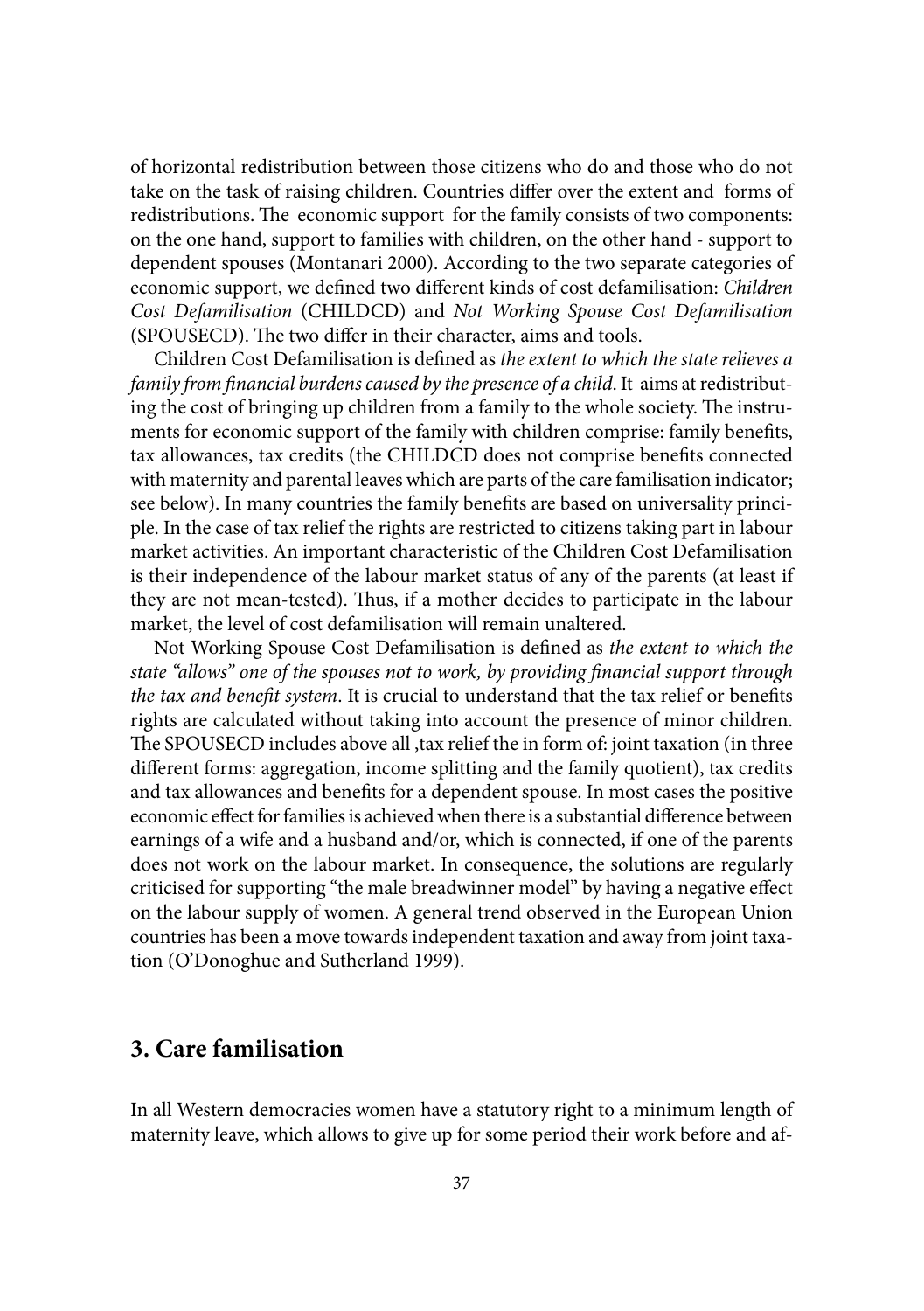ter delivering a baby. The differences between countries are expressed in terms of length and pay during the leave. More recent developments are other kinds of leaves: paternity leave and parental leave - which are defined as being on leave, in addition to maternity leave, to allow parents to take care of an infant or a young child (OECD, 2001). The parental leave can be seen as a guarantee that: parents do not suffer economically (when having small children), children can benefit psychologically from the presence of their parents, parents do not feel the stress of being unemployed and children can develop relationships with both their father and mother (Haas and Hwang 1999). A state can encourage individuals to care for their children by providing time rights - leaves with employment protection, and benefits rights economic support in exchange for foregone earnings. The longer the leave and the higher the replacement rate, the stronger incentives to care for children at home, the higher level of Care Familisation (CFAM), which is defined as the time and financial incentives to care for a child at home. (The CFAM does not comprise transfers and tax benefits which are not connected with maternity/parental leaves.)

The low male take-up rates across the countries of the study (see European Commission 2005), make us focus on mothers' entitlements. Mostly women carry responsibilities for childcare. Thus, if in a country a parental leave is a family right, so women and men have the right to claim the leave, it affects the level of care familisation. But if a parental leave is an individual, non-transferable right, i.e. parents are not in the position to decide who will make use of the leave, the part reserved for the father is not taken into account when it comes to care familisation.

#### **4. Care defamilisation**

Most governments provide some kind of formal child-care arrangements. At the Barcelona summit the aims were formulated: by the year 2010 all the EU countries are expected to provide childcare to 90 per cent of children 3 years old to mandatory school age and for every third of younger children. The target expresses the will to reduce obstacles parents, mostly mothers, experience when entering a labour market. Provision of adequate childcare arrangements is commonly perceived as a *sine qua non* of allowing women to take up jobs and carry on working through their lives.

Care defamilisation (CDEF) characterises *involvement of the state or market in providing non-parental childcare*. The state can do it in two ways by producing or financing nonparental care, thus it can influence: availability (number of childcare facilities), affordability (lower the costs of childcare to parents) and quality (by regulations or by standard of provided services) of childcare facilities.

It is worth highlighting a difference between care (de)familisation and cost (de) familisation. The latter can be analysed on one scale i.e. the increase in cost defamili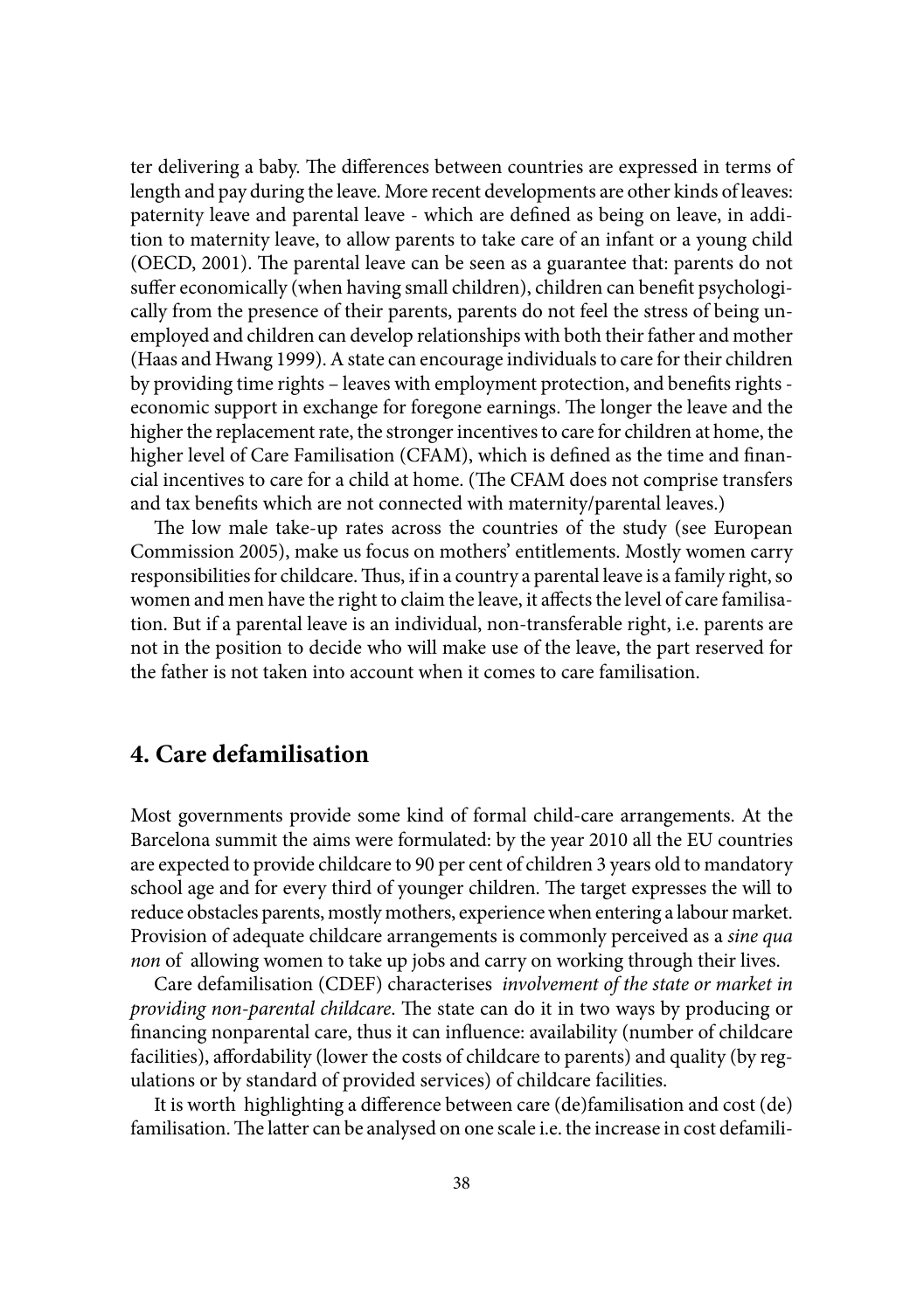sation level leads to a decrease of cost familisation level. The same principle cannot be applied to care familisation and care defamilisation. The state policy can simultaneously support parents caring for their children at home and provide adequate childcare. The two aims are not directly interchangeable, a country strongly familialising care for children does not have to have a low level of care defamilisation. Obviously, the care (de-) and familisation are interrelated. Generous incentives to care for children at home, i.e. long and well paid child-caring leaves, may substantially limit childcare facilities demand. The interrelations have to be pronounced in the measures of care (de)familisation (see: Michon 2008).

# **5. Why typology?**

Much of the modern literature is concerned with classification of the welfare state or somehow corresponds to the identified or ideal types of welfare provision. The explanation is pragmatic and methodological at same time: classifications are particularly helpful when it comes to comparing (some aspects of) the welfare state – a matter of high complexity. A significant reduction of complexity resulting from identification of ideal types is a powerful argument for using classifications (Bonoli, 1997). It gains importance in the context of the European Union which constructs its policy towards social questions to some extent basing on the best examples of individual countries. The identification of a number of types of welfare state or policies provides the options available for reform (Bonoli 1997). Obviously, there is no deterministic relation or limited options list, but it is argued that the successful solutions, "best practices" or so, can play the role of patterns to follow.

Arts and Gelissen (2002) give three arguments for typologising: (1) typology is a valid and reliable instrument for classifying the welfare state; (2) it is a means to an end – explanation- not an end in itself - *a regime is said to reflect a set of principles or values that establishes a coherence in each country's welfare package* (Kasza 2002, p. 272); (3) theory construction on the welfare-state is still at an early stage.

There have been major changes in the structure of welfare states throughout Western democracies and comparative studies in the last two decades. After Esping-Andersen (1990) work was criticized for its "gender blindness" (see Langan & Ostner 1991, Lewis 1992, Orloff 1993) many authors have been aiming at developing a gender-balanced approach to analysing social policy across countries.

It is of crucial importance to recognise that strengthening the family in its care function by the state can adopt different forms of services, rights and financial support. Leitner (2003) mentions: time rights (parental leave), direct and indirect transfers for caring and social rights attached to care giving (i.e. pension rights, inclusion in other social security schemes or derived rights for non-employed spouse).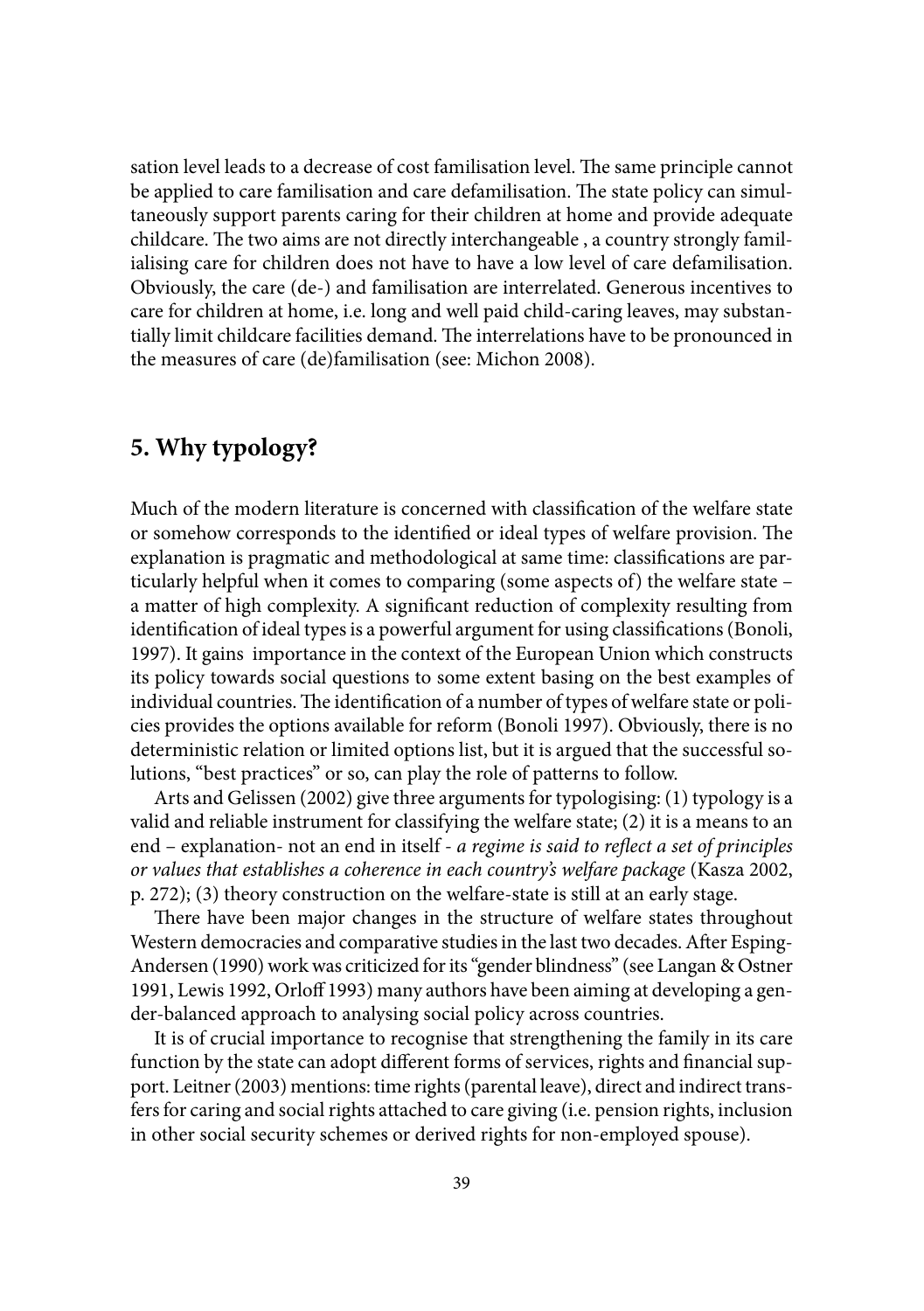#### **6. Care regimes**

Leitner (2003) uses a concept of (de)familialism to develop four ideal types of familialism:

- The *explicit familialism*; which is characterised by countries actively supporting the family in its caring functions (strong familialism, weak defamilialism),
- The *optional familialism* means that institutional structures allow the family to choose whether to provide care to its members on its own, or to get relieved by the state or market (strong familialism, strong de-familialism).
- Within the *implicit familialism the* family remains neither actively supported in its caring function nor given an option to be unburdened from caring responsibilities (weak familialism, weak de-familialism).
- De-familialism is characterised by structures offering care services by the state, market and voluntary sector on the one hand, and lack of family care support on the other. Although the ideal types constructed by Leitner provide a useful tool for comparative work, we still face a problem how to measure the degree to which families absorb care burden, and this is why the concept proposed by the author remains problematic. She limited the criteria for matching the countries with types to two: defamilisation is measured as a rate of children aged 3 or younger who are covered by institutional (market or state) facilities, and familialistic types are those where the parental leaves are paid.

#### **7. MEASURES. Cost defamilisation**

For a comparative analysis of cost defamilisation we need an indicator that on the one hand reflects both direct and indirect transfers, on the other hand, is calculated by taking into consideration country specifi c conditions. We believe that the cost defamilisation indicators presented below positively tackle the problems.

$$
CD (cost definition) = CHILDCD + SPOUSECD
$$
 (1)

The whole cost defamilisation is a sum of Not Working Spouse Cost Defamilisation and Children Cost Defamilisation.

$$
ext{Tax relies and family cash transfers paid}
$$
\nCHILDCD = 100% X

\n
$$
\frac{\text{``Take home pay'' of a single per-}}{\text{``Take home pay'' of a single per-}}.
$$
\n(2)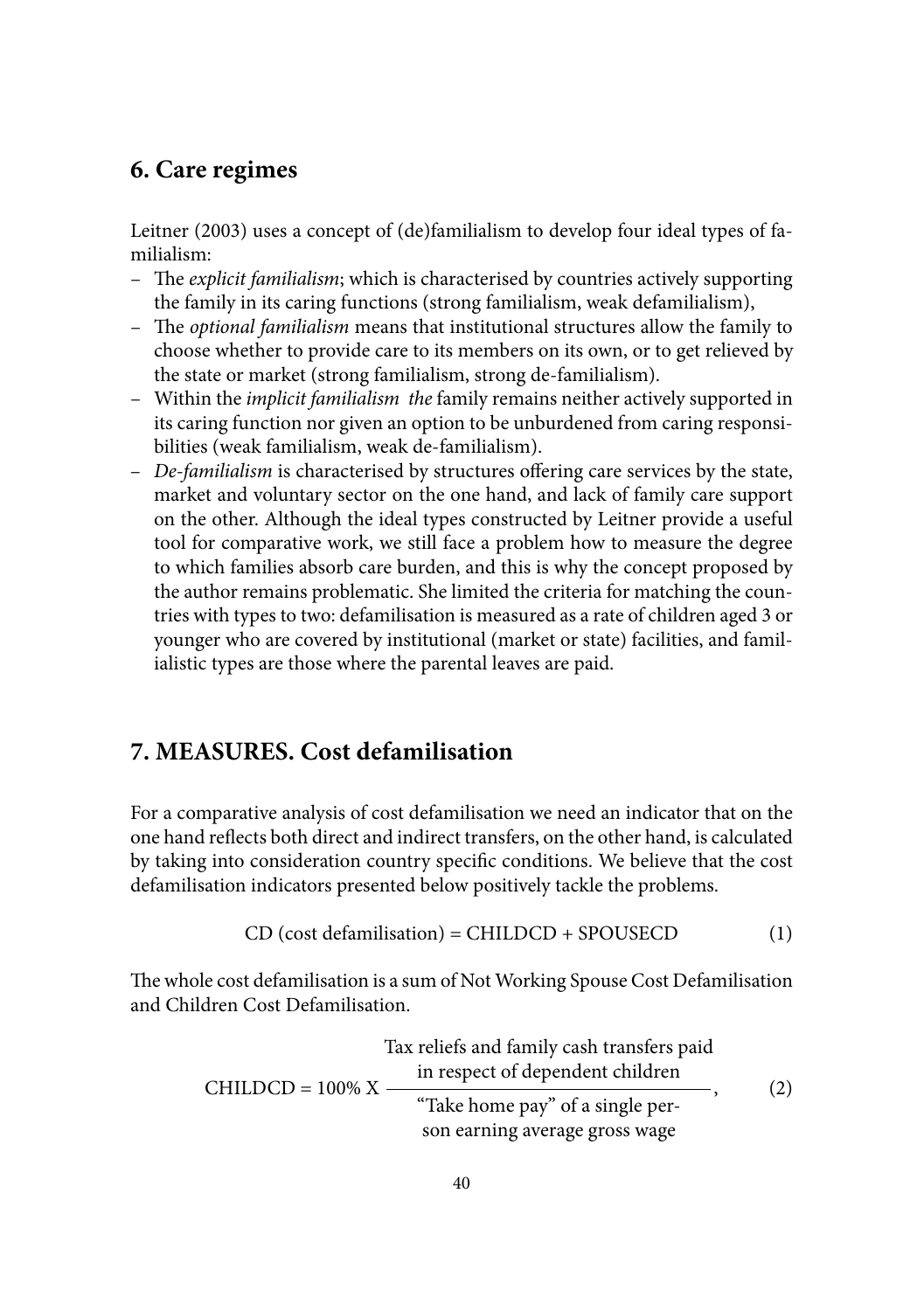$$
ext{Tax relies and family cash transfers paid}
$$
\n
$$
SPOUSECD = 100\% X \frac{\text{in respect of non-workers pause}}{\text{Take home pay" of a single per-}}.\tag{3}
$$
\n
$$
(3)
$$

The SPOUSECD is measured as a "marriage subsidy" defined as the difference in post-tax incomes of a married person with a dependent spouse (without taking into account the presence of minor children) and a single person (Montanari, 2000) . The cost defamilisation indicators are based on relative standards, the approach which is widely accepted in international comparisons. However, it is not free from drawbacks. As Whiteford argues replacement rates "do not provide consistent relative measures of the generosity of benefit systems" (1995; p. 7). This is due to three main factors: (1) not all aspects of benefi t systems and their function are taken into account (Whiteford 1995). What does it mean in the context of cost defamilisation? According to OECD methodology (OECD, 2005) tax reliefs and family cash transfers paid in respect of dependent children between (but not including) five and twelve years of age who attend school are included. We have to be aware of another shortcoming: the replacement rates are based on entitlement rules, in many countries benefits are related to: number of children, age of children, or income of families. It can apply as well to tax reliefs, for instance there can be a large group of people whose earnings are too low to profit from them. So differences in any of the aspects mentioned could lead to changes in the countries rank; (2) average gross earnings are not comparable across countries. There are many reasons for that: the problem to determine the type of worker to use as a base for comparison, not including unearned income, separation of part-time and full-time workers, fringe benefits being or not being included (Whiteford, 1995; 10-15). We can add that in the context of the cost defamilisation the level of the indicator can be slightly misleading when comparing particular countries; for example 30 per cent in one country may result in a quite acceptable level of living standards (especially when received with average gross wage of a partner), when in another it would be absolutely unacceptable.

#### **8. Care defamilisation**

In the paper de-familisation of care refers to the extent to which the state or market relieves a family (females) from care responsibilities, the two indicators of defamilisation are based on the assessment of a coverage rates (the percentage of children in childcare facilities provided by states) of children 3 years old or younger and of children aged 4 to the school age (which is different in different countries). The cov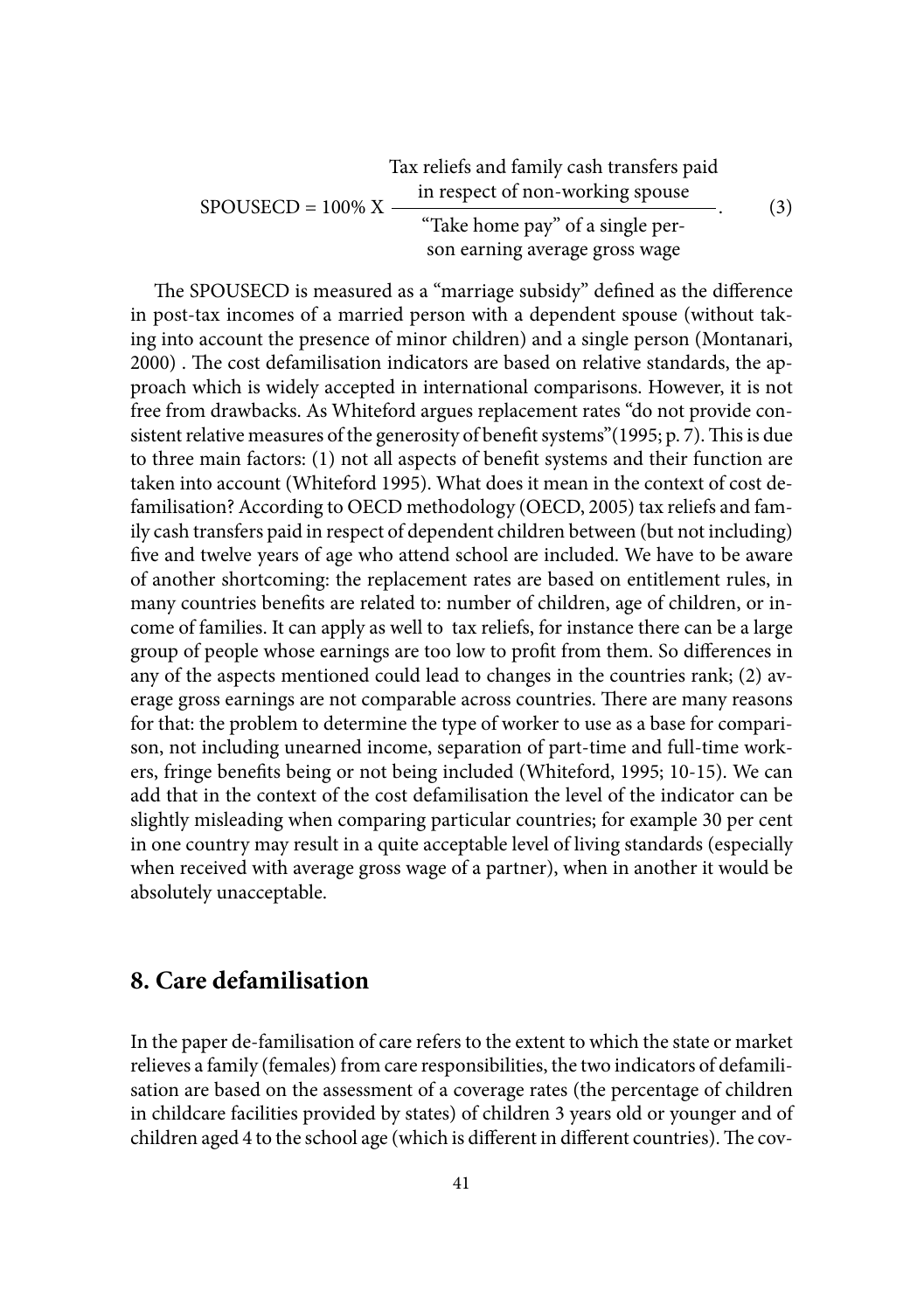erage rate for the youngest children can be somehow misleading in the countries in which the parental leave policies offer parents good opportunities to care for their offspring at home. The best example is Finland, the country with relatively modest childcare coverage rate, where since 1990 parents have been guaranteed an opportunity to use a childcare facility. Thus, to be more reliable, the measure of care de-familisation for children 0-3 years old, partly reflects the generosity of parental leaves offered to parents.

Children coverage rate for children 0–3 years old

\nCDEF = 
$$
100\% \, \text{X}
$$

\n
$$
\begin{array}{r}\n \text{years old} \\
\hline\n (156^1 - \text{number of weeks with full replacement rate}) / 156\n \end{array}
$$
\n(4)

In the case of care defamilisation for children older than three years till the mandatory school age, there is no need to take into account the factor of parental leaves because in most countries the entitlements finish before the child is 3 years old. So to measure the care defamilisation we use the childcare coverage rate for children aged 3 to compulsory school age:

 $CDEF = children$  coverage rate for children aged 3 to mandatory school age. (5)

Care defamilisation indicator is limited to the state provided and/or (fully of partly) financed childcare facilities, which does not fully encompass all the forms of relieving parents from care responsibilities. It does not take into account care provided on the non-regular basis. We can expect that in some countries adult family members other than parents, friends or neighbours can care for the children, which is not reflected in the official data. Similarly, childminders paid directly by parents, but not officially registered. In this context it is possible to distinguish three forms of care defamilisation; *by the state*, *by the market (*paid, but not provided or co-fi nanced by the state), and *unpaid* defamilisation (provided for "free" or on the exchange basis). The problem with the three kinds of care defamilisation is availability and comparability of data – (the estimation for "old" 15 EU countries was made with use of ECHP data (Michon, 2008).

#### **9. Care familisation**

The main idea behind care defamilisation is to unburden parents from care responsibilities. The main point of familisation is to make parents care for their offspring

<sup>&</sup>lt;sup>1</sup> 156 – is the number of weeks during three years  $3 \cdot 52$  weeks = 156.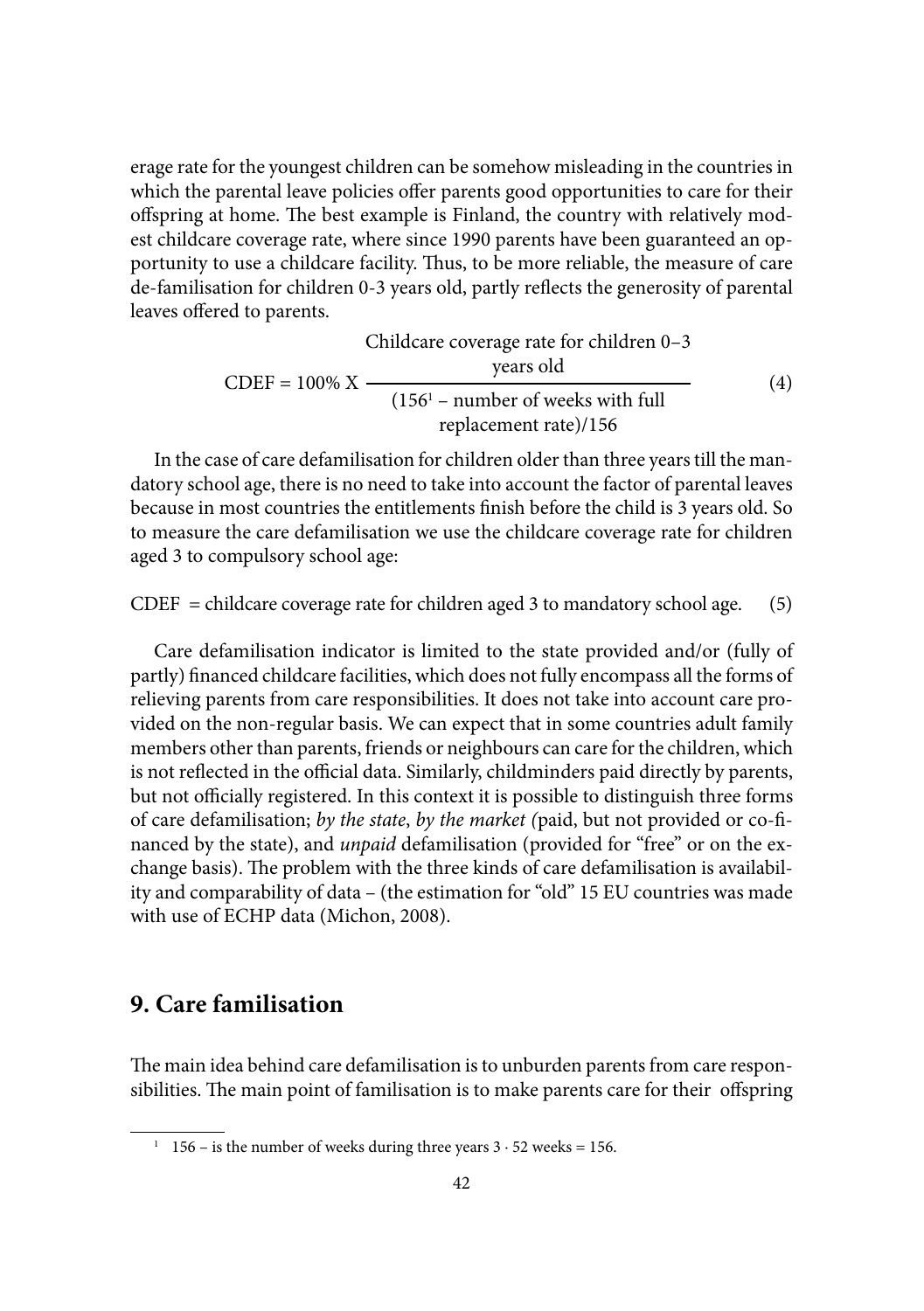at home. The purpose can be fulfilled in two ways: a positive one (the state supports the family in their care responsibilities) and a negative one (the state "forces" families to care for their children by not offering any other option (that is what Leitner calls "implicit familialism"). The measure of care familisation proposed in the paper reflects only the "positive" part. To measure care familisation Leitner (2003; 360) simply distinguishes between paid and unpaid parental leaves. Being paid and having employment guarantee can be a strong incentive to suspend labour market participation. Thus, the indicator shows a very important aspect of leave policy and strength of care familisation. However, the approach has the limitations of nominal measurement i.e. they are meant to identify categories but there is no intrinsic ordering to the categories. This narrows interpretations of the results to: familialising or not familialising state policy. The method can lead to misleading results because it does not distinguish between well and poorly paid leaves arrangements. Bambra (2004) uses the maternity leave compensation (level of replacement income) and compensated maternity leave (the length of time for which women can take a paid maternity leave) as two separate measures. We decided to use the measure of "effective leave" (see below) which allows to rank countries according to the strength of care familisation.

$$
VEEKS OF LEAVE \cdot REPLACEMENT
$$
  
CFAM = 
$$
\frac{RATE^{2}}{100}
$$
 (6)

We face a problem of choice between detailed comparisons which do not allow for a useful simplification versus identifying models (regimes) to see the policy in a wider, but not so detailed, perspective. Comparing different countries is always a problem of compromise and it is not going to change in the near future, but we, as scholars, have to remain aware of the limitations.

#### **10. Results3**

In order to compare the countries the indicators of care and cost (de)familisation were calculated. The comparison demonstrates that the countries differ consider-

<sup>&</sup>lt;sup>2</sup> For the calculations "flat rate payments" have been transformed to percentage of average wage according to OECD definition.

 $3$  There is a number of limitations in using the indicators in the form proposed above. Firstly, fully comparable data on childcare services are unavailable. Each country included in the study has its own constellation of childcare services consisting of :day care centres, kindergarten, family-type care, nannies, child-minder at home, (preschool) education system, etc. (European Communities 2005).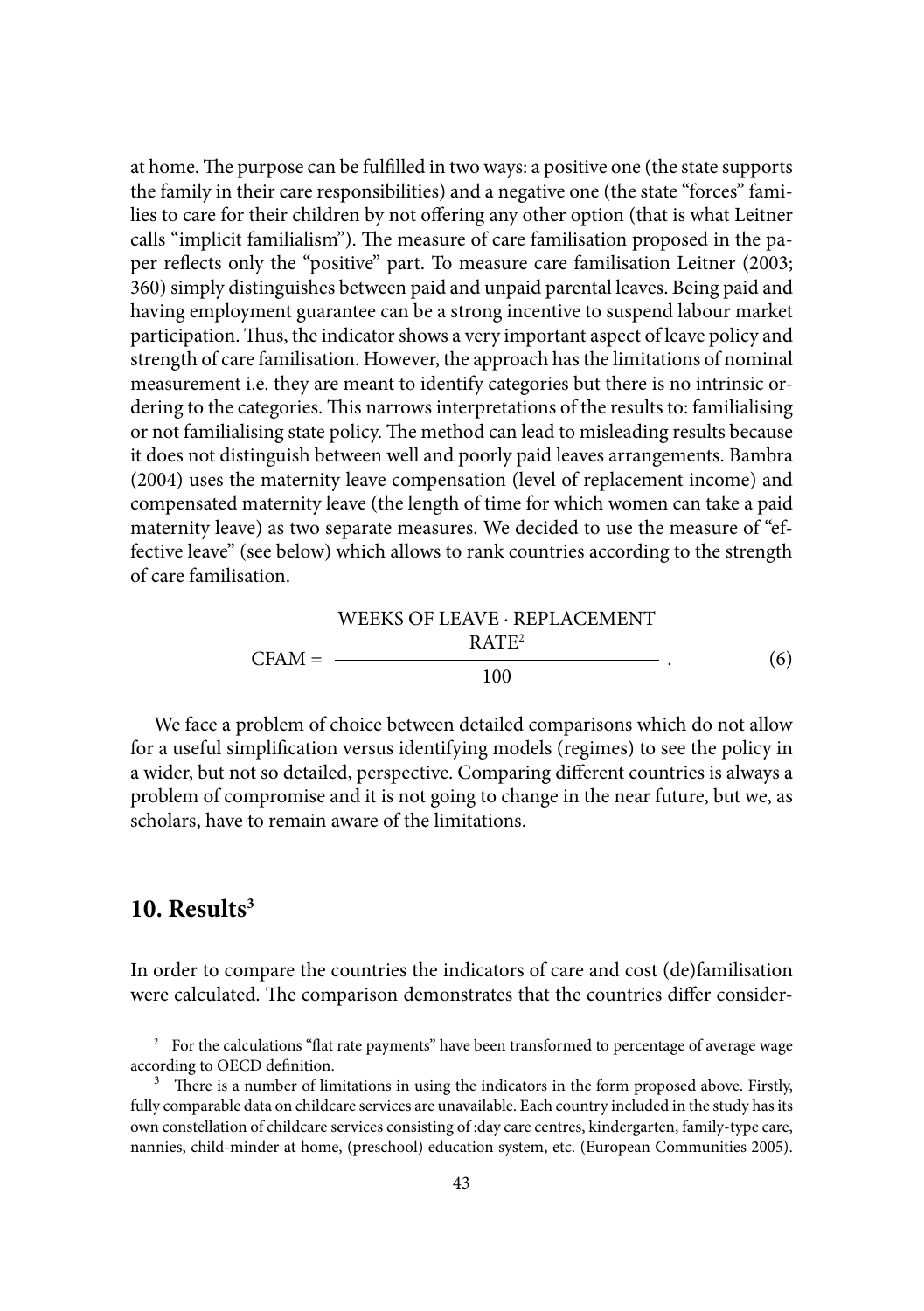ably in this respect.. The most strongly familialising policy has been observed in Hungary, where the state gives a mother of a new-born child relatively best opportunities to care for the child at home. In the United Kingdom and Switzerland the leaves are less generous, in the former there is an unpaid parental leave (13 weeks), in the latter no parental leave is available. The largest differences occurred as regards care defamilisation of the youngest children. In Slovakia, Sweden, France and Denmark, Belgium and Iceland the services appeared to be much more widespread than in other countries. In comparison with other countries Belgium turned out to practice the most cost defamilialising policy. In all the countries (except Poland) families with children receive direct or indirect transfers. In five countries: Sweden, Finland, Switzerland, Hungary and the United Kingdom, there are no tax reliefs and benefits paid to non-working spouses.

### **11. Identifying models**

To organise the observed data into meaningful structures we used a cluster analysis. The cluster analysis is a number of different methods of grouping objects of similar kinds, and it does not provide any explanation, using similarities and dissimilarities between cases. We used the Ward's method of amalgamation and squared Euclidian distance as a measure.

As a result we identified three regimes of care policy:

1) Within the *coherent* regime the state policy provides, on the one hand relatively well paid and long maternity/parental leaves, on the other hand, childcare facilities. (It is enough to say that in the countries like Finland and Denmark, municipalities must arrange a place for children in childcare facilities.) However, the states refuse to unburden families from the cost caused by the presence of a

In many countries childcare services are available only on a part-time basis. Another problem is that national statistics follow, most of the time, national particularities of the care system, making a systematic cross-national comparison impossible (Plantega and Siegel 2004) Secondly, cost defamilisation indicator is calculated for an average wage earner. Thus, some of the mean-tested benefits and tax relief, especially in liberal countries, do not influence the indicator's level. We can expect that in many countries (for example Poland) the cost defamilisation indicator would be higher. Collective labour or regional regulations arrangements in a number of countries may regulate leaves in a different way than legislative entitlements. So for example in Denmark and the Netherlands a large number of civil servants receive higher benefits than fixed by law (Brunning and Plantega 1999). The other examples are Belgium, where the Flemish community pays an additional benefit during the first year, Germany, with five *Länder* pay a means-tested childrearing benefit extended to the third year of parental leave (Moss and O'Brien 2006). Finally, the problem of applying welfare state regimes to comparative social policy studies is a convenience it offers to the researchers. They serve as an easy-adopted starting point for a comparative analysis of different social policy areas, which was not Esping-Andersen's point.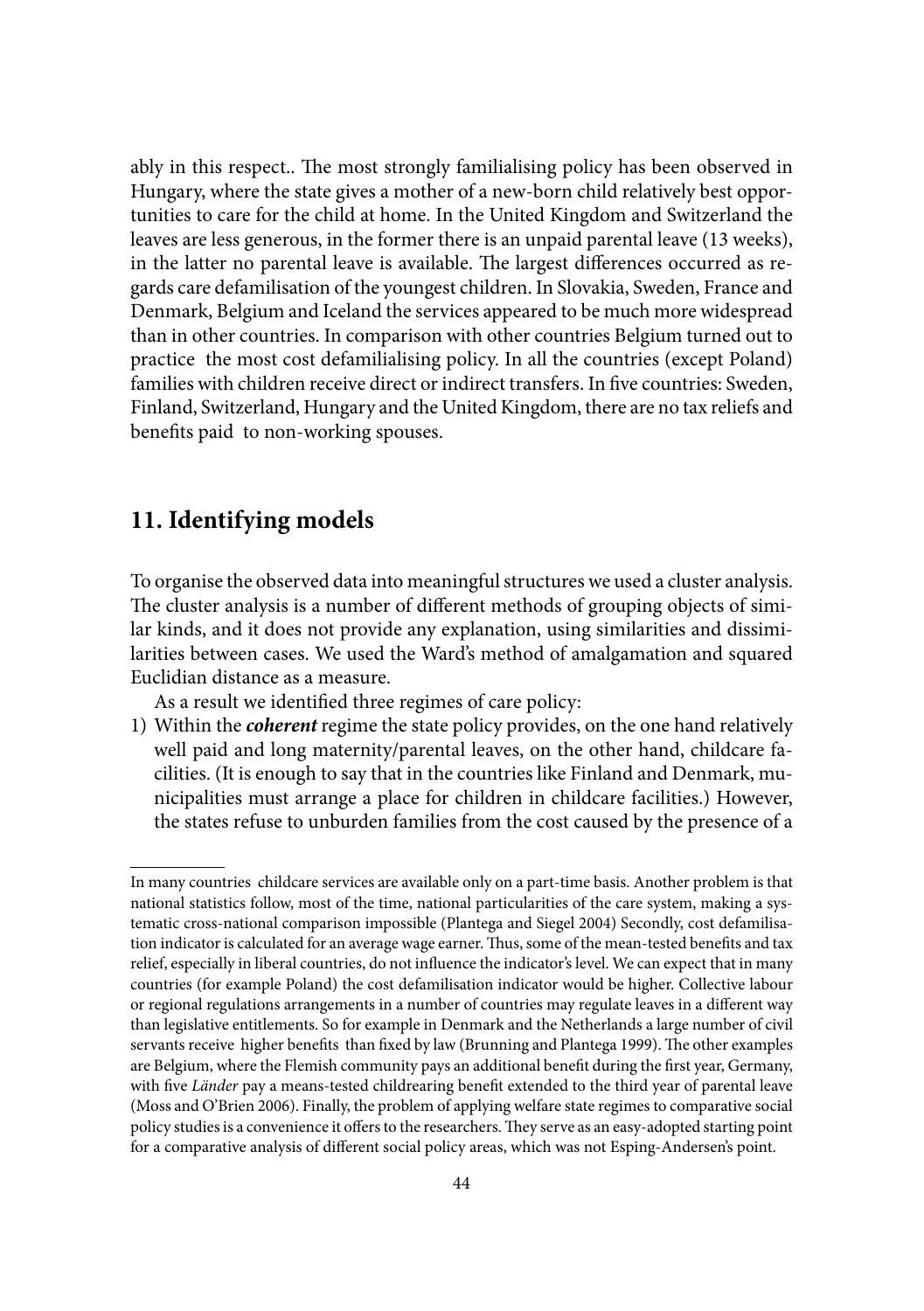|                | Care                                         | Care defamilisation             |                                                    | Cost defamilisation                        |                       |                                              |
|----------------|----------------------------------------------|---------------------------------|----------------------------------------------------|--------------------------------------------|-----------------------|----------------------------------------------|
|                | familisa-<br>tion in-<br>dicator *<br>(CFAM) | Children"<br>$0 - 3$<br>(CDEF3) | Children<br>4-manda-<br>tory school<br>age (CDEF4) | Not work-<br>ing spouse<br>(SPOU-<br>SECD) | Children<br>(CHILDCD) | Sum<br>$(CD=$<br>SPOUSECD<br>$+$<br>CHILDCD) |
| Austria        | 0,32                                         | 0,11                            | 0,82                                               | 0,04                                       | 0,25                  | 0,29                                         |
| Belgium        | 0,14                                         | 0,63                            | 0,99                                               | 0,21                                       | 0,20                  | 0,41                                         |
| Czech          | 0,44                                         | 0,11                            | 0,85                                               | 0,02                                       | 0,23                  | 0,25                                         |
| Denmark        | 0,38                                         | 0,74                            | 0,93                                               | 0,09                                       | 0,11                  | 0,20                                         |
| Finland        | 0,46                                         | 0,30                            | 0,70                                               | 0,00                                       | 0,12                  | 0,12                                         |
| France         | 0,51                                         | 0,64                            | 1,00                                               | 0,01                                       | 0,15                  | 0,16                                         |
| Germany        | 0,25                                         | 0,08                            | 0,89                                               | 0,19                                       | 0,18                  | 0,38                                         |
| Greece         | 0,19                                         | 0,08                            | 0,60                                               | 0,10                                       | 0,10                  | 0,20                                         |
| Hungary        | 0,76                                         | 0,12                            | 0,86                                               | 0,00                                       | 0,27                  | 0,27                                         |
| Iceland        | 0,21                                         | 0,62                            | 0,94                                               | 0,16                                       | 0,10                  | 0,26                                         |
| Ireland        | 0,06                                         | 0,02                            | 0,55                                               | 0,10                                       | 0,14                  | 0,24                                         |
| Italy          | 0,25                                         | 0,07                            | 0,93                                               | 0,03                                       | 0,14                  | 0,18                                         |
| Luxembourg     | 0,32                                         | 0,18                            | 0,80                                               | 0,09                                       | 0,24                  | 0,33                                         |
| Netherlands    | 0,16                                         | 0,39                            | 1,00                                               | 0,08                                       | 0,08                  | 0,16                                         |
| Norway         | 0,38                                         | 0,27                            | 0,90                                               | 0,04                                       | 0,10                  | 0,14                                         |
| Poland         | 0,18                                         | 0,02                            | 0,60                                               | 0,03                                       | 0,00                  | 0,03                                         |
| Portugal       | 0,17                                         | 0,21                            | 0,75                                               | 0,02                                       | 0,13                  | 0,15                                         |
| Slovakia       | 0,48                                         | 0,84                            | 0,70                                               | 0,10                                       | 0,15                  | 0,26                                         |
| Spain          | 0,16                                         | 0,11                            | 0,98                                               | 0,06                                       | 0,05                  | 0,10                                         |
| Sweden         | 0,55                                         | 0,64                            | 0,90                                               | 0,00                                       | 0,13                  | 0,13                                         |
| Switzerland    | 0,13                                         | 0,04                            | 0,54                                               | 0,00                                       | 0,16                  | 0,16                                         |
| United Kingdom | 0,10                                         | 0,02                            | 0,60                                               | 0,00                                       | 0,19                  | 0,19                                         |

**Table 1. Care and cost (de)familisation indicators in 22 European countries in 2004**

\* to calculate the indicator, only the mothers' entitlements were taken into account, Belgian career break is not exactly the same as parental leave; France; for the second child; Switzerland 2005, \*\* Belgium, the average for French and Flemish community; Slovakia for 2 years old

Source: own calculations based on data: European Communities (2005), OECD (2005), Clearinahouse httD://www.childrjolicvintl.ora. www.childcareinchanainaworld.nl — national reDorts. The Federal Social Insurance Office, Switzerland.

child (with the exception of childcare). Thus, the states socialise the cost of care but not the other cost of parenthood and they are committed to social services in order to allow women to work in the labour market.

 With a high level of care familisation and defamilisation it can be tempting to call the model "optional", which suggests the real choice between care and employ-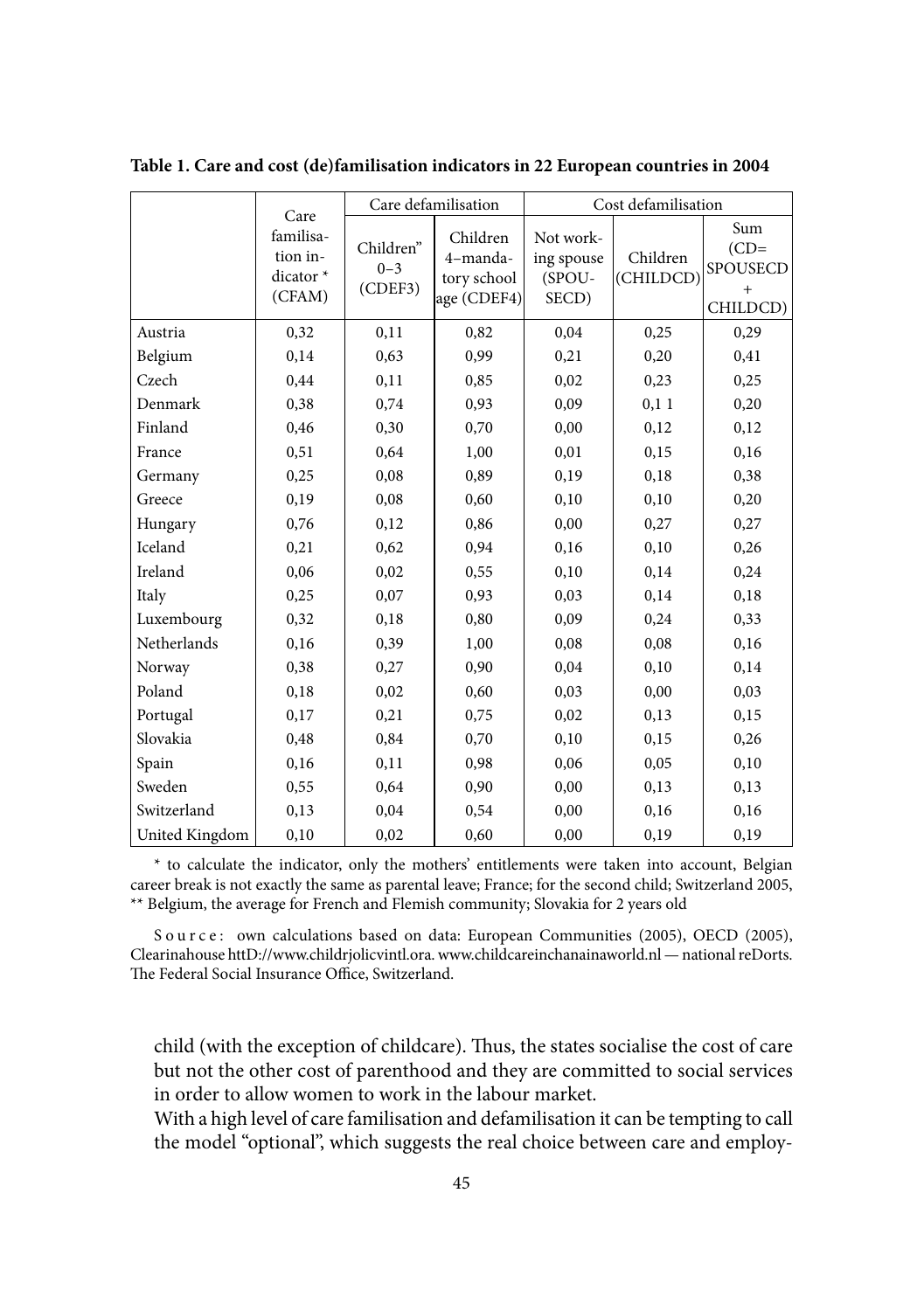#### **Table 2. Care regimes**

|                         | Coherent          | Subsidiary          | Neutral              |  |
|-------------------------|-------------------|---------------------|----------------------|--|
|                         | Denmark, France,  | Germany, Belgium    | United Kingdom,      |  |
|                         | Sweden, Iceland   | Netherlands, Italy, | Poland, Portugal,    |  |
|                         | Norway, Finland   | Hungary, Austria,   | Switzerland, Greece, |  |
|                         | Slovakia, (Czech) | (Spain), Luxembourg | Ireland              |  |
| Care familisation       | high/modest       | modest/low          | modest/low           |  |
| Care defamilisation (3) | high/modest       | modest/low          | Iow                  |  |
| Care defamilisation (4) | high/modest       | high/modest         | Iow                  |  |
| Cost defamilisation     | modest/low        | high/modest         | modest               |  |

ment. In the case of Sweden and Denmark we can rather talk about phases in a policy design: familialising in the first year after childbirth and defamilialising after that period. Because no leaves and benefits are offered Swedish and Danish mothers do not have good opportunities to care for their 2 year-old children at home. In the two countries time to care and time to work occurred one after another and not simultaneously as is the case of Finland.

- 2) The principle of "subsidiarity" means that the state will only interfere when the family's capacity to service children is exhausted. Thus, the *subsidiary* model provides a strongly familialising policy – generously paid and long leaves in order to encourage motherhood. The supply of care arrangements alternative to family care, as in the case in Germany and Austria, is very limited. Within the subsidiary model there is an assumption that one of the spouses would work in the labour market while the other takes care of the household. The incentives for family childcare are also benefits and tax reliefs offered to families. Germany, Luxembourg, Austria and Hungary are among the most cost defamilialising states, mostly in respect to dependent children but also to nonworking spouses.
- 3) Within the *neutral* model neither services nor supportive care policies are provided by the state. In the welfare regime a family carries most of the responsibilities for childcare. The alternative options are: unpaid (grandparents, friends, neighbour etc) or market care defamilisation, which can lead to limited mothers' employment opportunities. The states are rather resistant to accept that the role of the government encompasses the responsibility to help to "reconcile" work and family responsibilities and only to a modest extent unburden families from direct costs of raising children. The countries follow a liberal rule of modest, mean-tested benefits to the families (example: Polish family benefit and childcare benefit). It is worth underlining that the model may be formed because of policy aimed at prevailing a conservative model of the family.

When preparing a classification there are always some problematic cases. The two countries that are difficult to classify are: the Czech Republic (included in the coherent model) and Spain (subsidiary). The former has a very low level of child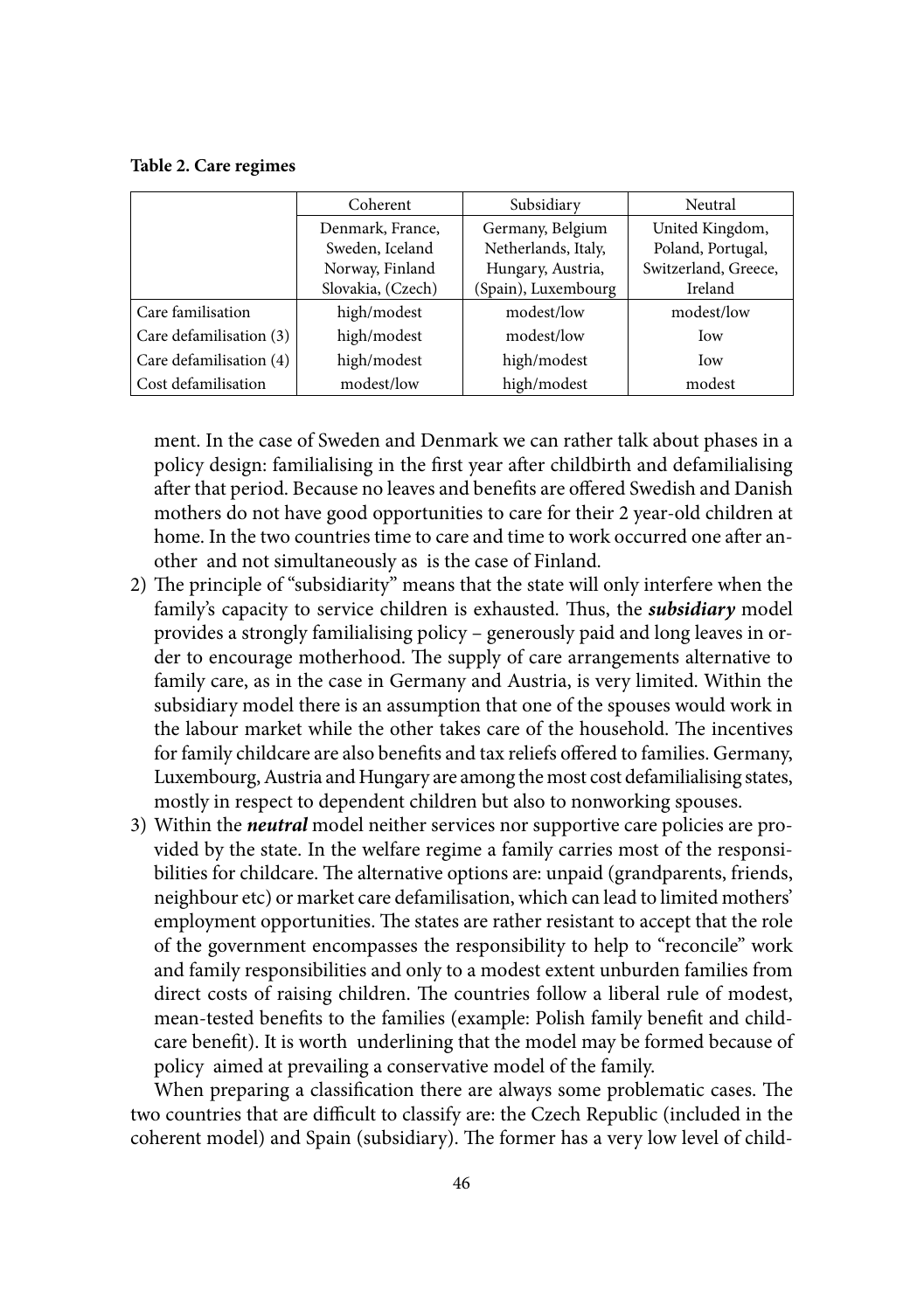care defamilisation as regards the youngest children but one of the highest when it comes to children aged 4 to mandatory school age. The latter does not defamilialise cost as much as the countries which represent the subsidiary model.

| Care regimes                   | Leitner $(2003)$             | Esping-Andersen (1990)       |  |
|--------------------------------|------------------------------|------------------------------|--|
| Coherent                       | Optional familialism         | Social democratic            |  |
| Denmark, France, Sweden,       | Belgium, Denmark, Finland,   | Denmark, Finland, Sweden,    |  |
| Iceland, Norway, Finland       | France, Sweden               | Norway                       |  |
| Slovakia, (Czech)              |                              |                              |  |
| Subsidiary                     | Explicit familialism         | Conservative                 |  |
| Germany, Belgium,              | Austria, Germany, Luxemburg, | Germany, Belgium, France,    |  |
| Netherlands, Italy, Hungary,   | Netherlands, Italy           | Austria, Switzerland, Italy, |  |
| Austria, (Spain), Luxembourg   |                              | Netherlands                  |  |
| <i>Neutral</i>                 | Implicit familialism         | Liberal                      |  |
| United Kingdom, Poland,        | Greece, Portugal, Spain      | Ireland, United Kingdom      |  |
| Portugal, Switzerland, Greece, | De-familialism               |                              |  |
| Ireland                        | United Kingdom, Ireland      |                              |  |

**Table 3. Comparison with other typologies**

There are striking similarities between the clusters of countries in Leitner and our care regimes (see Table 3). The vast majority of countries are placed in similar groups. The coherent regimes correspond to optional familialism, subsidiary to explicit familialism, and neutral to two regimes i.e. implicit familialism and defamilialism. There are some doubts whether to include Belgium in the group of optional familialism. At first sight the country seems to give a choice between parental care and care defamilisation to the parents. However, there are big question marks when considering the fact that Belgium is the country with paid (poorly) but rather short parental leave (3 months), the childcare coverage is high mostly because it is mandatory for children aged 2,5 years, and because it is widespread in the Flemish, but not in the French, part of the country. The other aspect is the cost defamilisation – not considered in Leitner regimes, and Belgium is very much at the top of the list of most cost defamilialising countries. All the aspects discussed make us think of Belgium as a different care model than France and Scandinavian countries.

There are two slight differences in the group composition between care regimes proposed in the paper and Esping-Andersen "three worlds"; France and Switzerland are classified as a conservative model which corresponds to coherent care regime. The care regimes of the former are coherent (which corresponds to social-democratic) and of the latter are neutral (corresponding to liberal). To summarise, the results confirm the usefulness of regimes for the cross country comparison. Different methods of identifying the regimes do not give substantially different classification.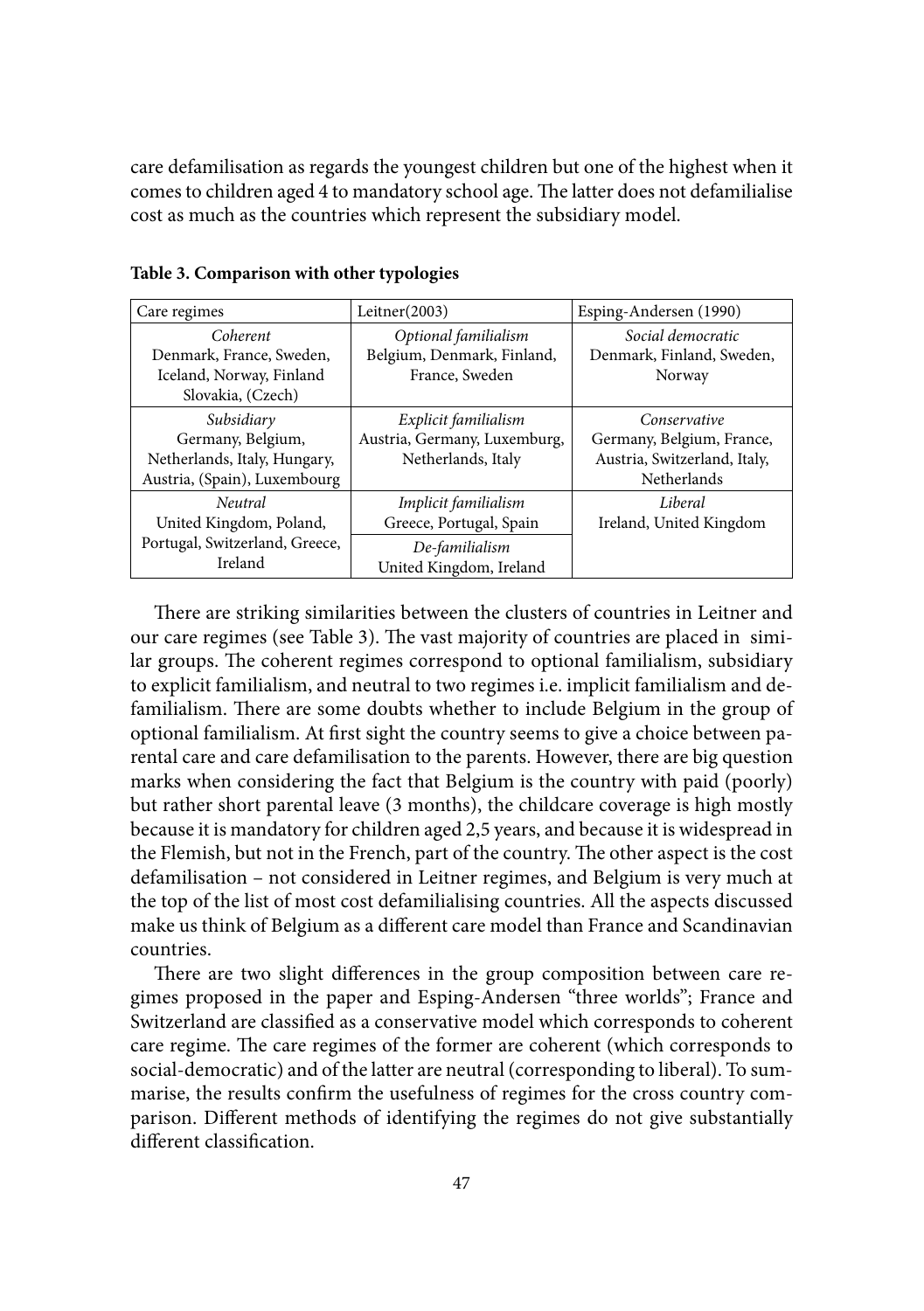#### **12. What does care familisation really mean?**

In the last part we present a discussion on care familisation. Contrary to defamilisation, which has become one of the most fashionable terms in social policy literature, the concept of care familisation has not received much attention.

Treating the increase of female employment rate as an independent variable, we can track the development of familisation policy in Western democracies. It is not important whether women want or need to do paid work, an increasing employment rate simply made the need for parental (familisation) and non-parental childcare (defamilisation) become an important social and political issue.

Concern about health of mothers and children was one of the main motives behind adoption of the first legislation allowing women to take time off work because of bearing a child at the end of the  $19<sup>th</sup>$  and the beginning of the  $20<sup>th</sup>$  century. The provision was restricted to unpaid leave which covered specific categories of workers (Gauthier 1996). The next step in the development of maternity - related legislation was an introduction of cash benefits to be paid during a period of maternity leave. The lead in relation to that was taken by Germany (1883) with the introduction of benefits representing 50 per cent of women's regular pay (Gauthier 1996).

The ILO Maternity Protection Convention from 1919 gave women the right to leave their work six weeks before the expected date of confinement and to stay off till the end of six weeks after the confinement (ILO 2005a). The revised Maternity Protection Convention from 1952 guaranteed women 12 weeks of paid maternity leave, with at least 6 weeks of compulsory leave following confinement (ILO 2005b). The revision of the two Conventions from the year 2000 guaranteed women 14 weeks of maternity leave and cash benefits that "shall be at a level which ensures that the woman can maintain herself and her child in proper conditions of health and with a suitable standard of living" (ILO 2005c).

A commonly accepted view on care policies is that it may reflect two varying and conflicting purposes: encouraging mothers to stay at home and supporting their employment (which is sometimes perceived as a tool for promoting gender equity). The distinction has been reflected in the debate on "women-friendly care policy". Some feminist authors are in favour of "masculinisation" of females' biography i.e. full-time employment, long-life employment with possibly short breaks related to child-bearing and rearing. The opposite approach is presented by the supporters of "care ethics" who provide an alternative view on the policy which should take *care* as a starting point, and in consequence guarantee all citizens the right for care-giving and carereceiving. We argue that care familisation, if some criteria are met, may lead both to improving access to paid work and secure economic independence of the carer.

From a feminist point of view, a women-friendly welfare state would promote the independence of women. One of the most prominent proposals was made by Ann Shola Orloff (1993). She claimed that the welfare state should provide wom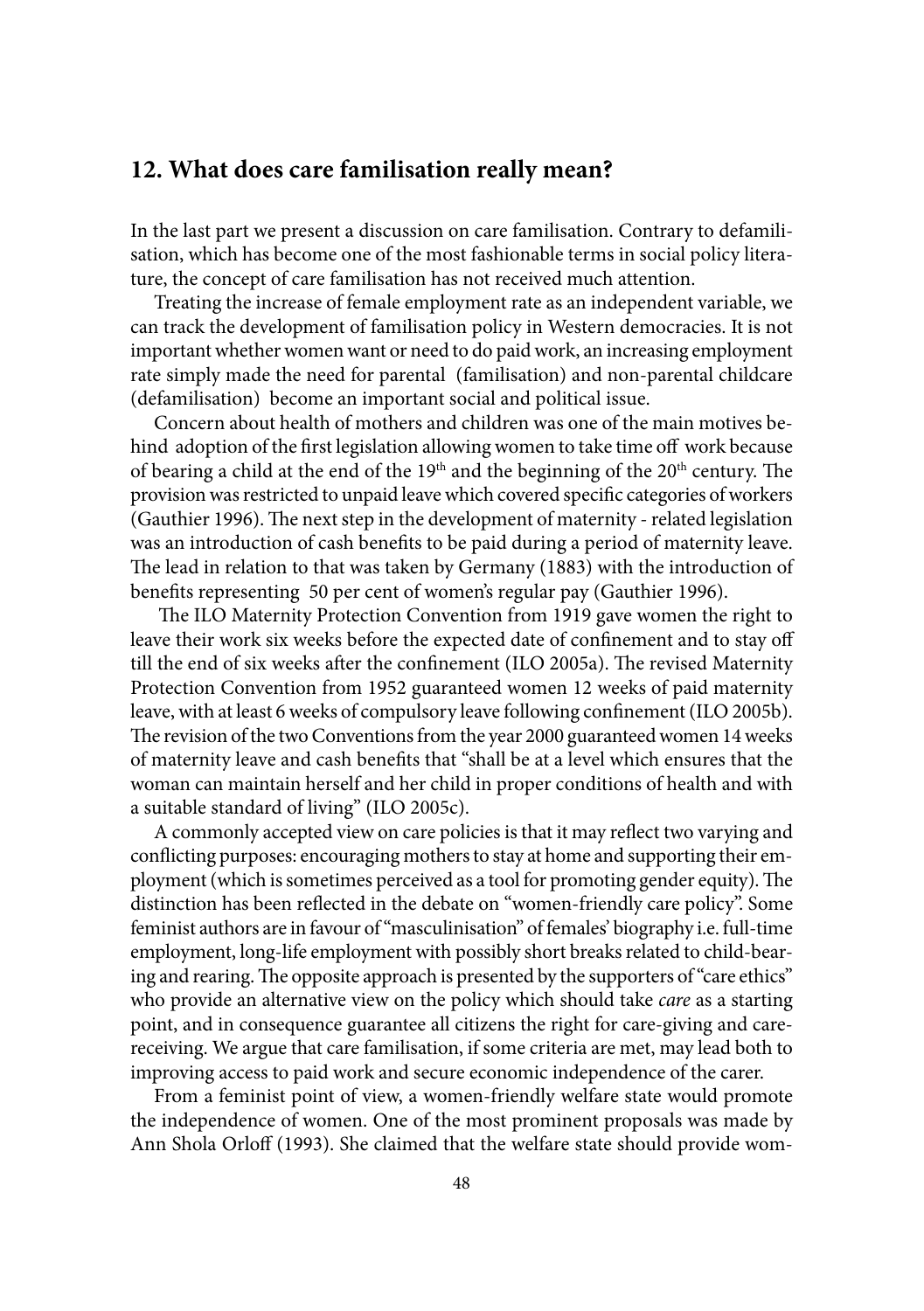en with the capacity to form and maintain an autonomous household. It could be achieved in two ways: providing payments for family care that secure economic independence of the carer and her dependants; or improving women's access to paid work and unburdening the family from care through expansion of public services (1993; 319-322). Orloff stresses that access to employment seems to be a more legitimate strategy for achieving emancipation.

Knijn and Kremer (1997) present a different approach to female emancipation. They underscore that a concept of citizenship "should be based that every citizen, whether male or female, could claim the right to give care to people in his or her immediate context when circumstances demand it" (Knijn and Kremer 1997). According to "*care ethics*" approach care, mainly "females' business", have to be valued as an important human practice (Sevenhuijsen 2000).

In general, a parental leave helps facilitate women's involvement in the labour force and thereby their economic independence. As Haas and Hwang (1999) observed for Sweden: the existence of parental leave gives a strong inducement to establish themselves in the labour market in full-time job that pays well, before having children. A clear effect of introducing parental leave arrangements is that women have integrated employment as a vital part of their lives (Björnberg 2002). Since the benefits during parental and maternity leaves are, in many cases, based on the income of the parent prior to birth, it can contribute to a strong incentive to be well established in the labour market.

The use of "effective leave" in the cross countries comparison of care familisation is justified. Firstly, in most cases the statutory (maternity) benefits' levels are set with reference to wage levels. Secondly, this acts as a standardizing tool across countries. Finally, availability of paid leave, with high levels of compensation, substantially influences the take up rates, thus simply comparing the length of leaves would be misleading in the context of care familisation. Given the differences in payment level, it is not possible to rank the countries simply according to the length of consecutive weeks of maternity and parental leave.

The data on parental leaves and benefits are a part of a story – option individuals have. The paid leaves '"real meaning" depends on a number of cultural, economic and social conditions. For example, we can expect that giving an opportunity for part-time employment during a parental leave, would have a very limited impact on parents' participation in the labour force in a country where part-time jobs are rather seldom and of poor quality. The best possible measure of positive care familisation would be a take-up rate (measured by the number of days and the number of individuals). Unfortunately, in many countries the data are mostly unavailable or their quality does not allow for a systematic cross country comparison.

In almost all countries under analysis entitlement to the statutory maternity leave/benefit and parental leave/benefit is based on employment-related criteria, for instance: a minimum period of employment in the years before confinement,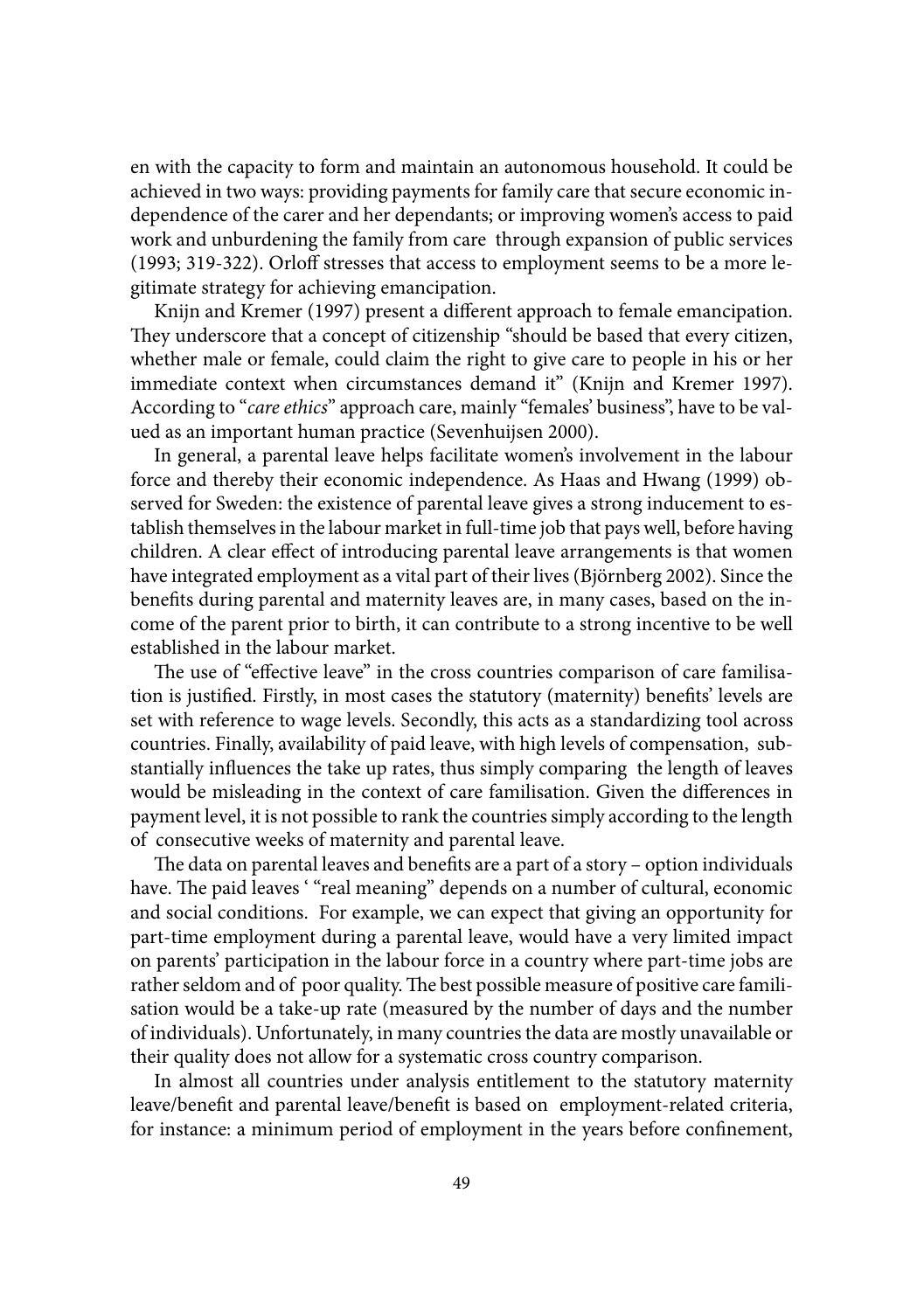contributions, earning a certain amount or simply being a worker at the time of becoming pregnant. There should be a proof of the intention to work in paid labour force. In a number of countries the benefits of giving birth as an employed mother contrast with those which are paid to housewives. Council Directive on parental leave (1996) regulates that eligibility criteria relating to the length of employment or the length of service in a company may not exceed one year (Commission of the European Communities, 2003).

Looking at the data on employment rates among women (Table 4) at the age 25-29 (in most of the countries an average age of giving birth to the first child is 28-29) does not allow us to neglect the problem. In many countries, mostly postsocialist, like: the Czech Republic, Poland, Slovakia, Hungary; but also in Southern European countries - Italy and Greece, only around three out of five females in this age group would be entitled to paid leaves.

| Country      | Activity rate | Unemployment rate       | Employment rate<br>(as a % of whole<br>population) |
|--------------|---------------|-------------------------|----------------------------------------------------|
| Austria      | 81            | 6                       | 76                                                 |
| Belgium*     | 74            | 13                      | 64                                                 |
| Czech Rep.   | 64            | 12                      | 56                                                 |
| Dentnark     | 81            | 7                       | 75                                                 |
| Finland      | 76            | 9                       | 69                                                 |
| France       | 78            | 14                      | 67                                                 |
| Germany      | 73            | 10                      | 66                                                 |
| Greece*      | 75            | 20                      | 60                                                 |
| Hungary      | 65            | 7                       | 60                                                 |
| Iceland**    | 84            | $\overline{2}$          | 82                                                 |
| Ireland      | 79            | $\overline{\mathbf{3}}$ | 77                                                 |
| Italy*       | 64            | 17                      | 53                                                 |
| Luxembourg   | 71            | 6                       | 67                                                 |
| Netherlands* | 85            | $\overline{4}$          | 81                                                 |
| Norway       | 79            | 5                       | 74                                                 |
| Poland       | 76            | 24                      | 57                                                 |
| Portugal*    | 85            | 9                       | 77                                                 |
| Slovakia     | 73            | 19                      | 59                                                 |
| Spain        | 80            | 16                      | 67                                                 |
| Sweden       | 79            | 8                       | 73                                                 |
| Switzerland  | 85            | 5                       | 81                                                 |
| U.K. $***$   | 75            | $\overline{4}$          | 72                                                 |

**Table 4. Females employment in 2004 (age group 25–29) (%)**

\* 2003 \*\* 2002 \*\*\* The United Kingdom - 25-34 years olds

S o u r c e : own calculations based on LABORSTA.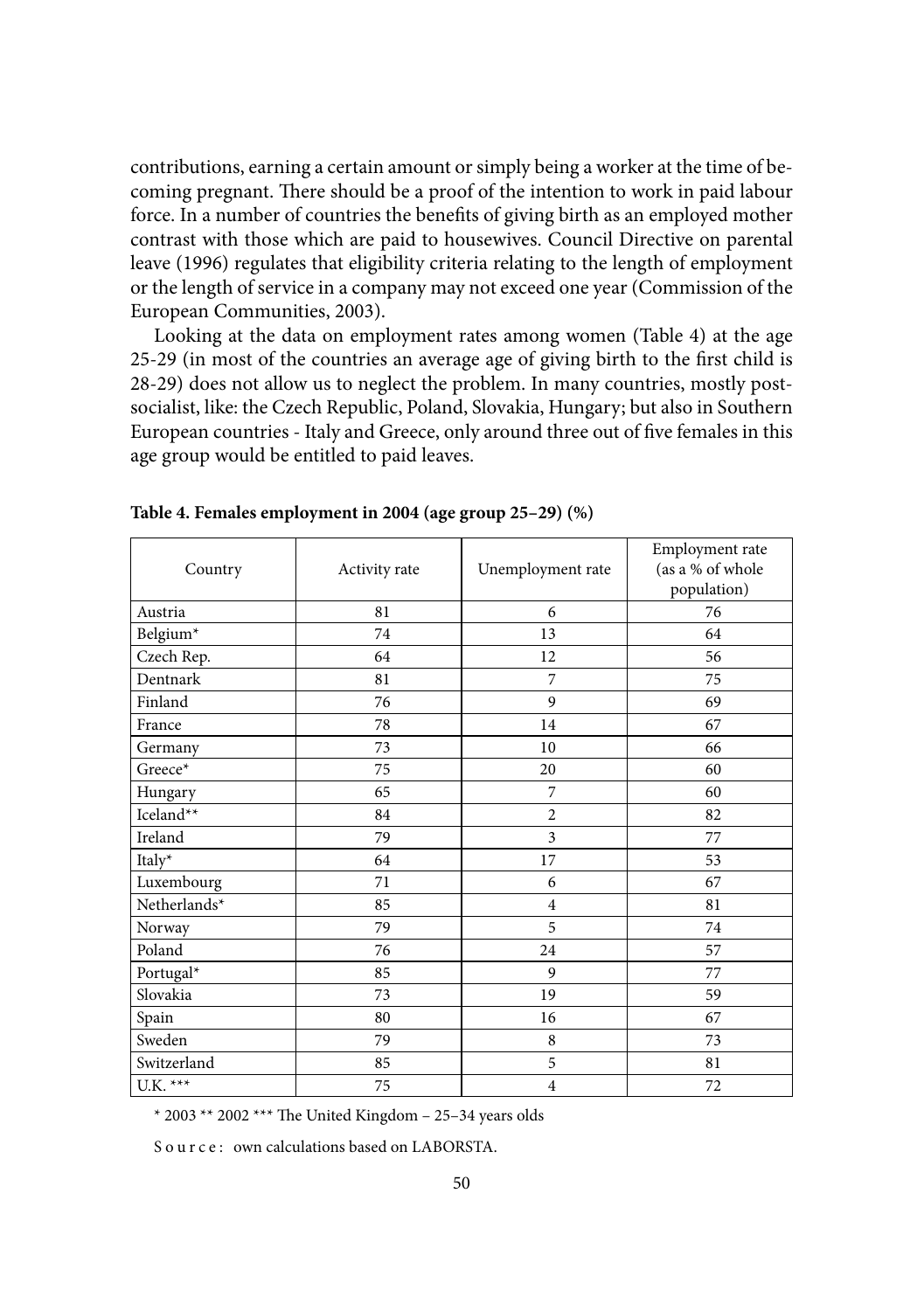Even if we look at Table 4, we still cannot really say what part of the employees are entitled to a leave and a benefit. In some countries there are some exceptions from the common rules as e.g. the Austrian employees on short-term contracts who are not entitled to parental leave at all, in case their contract is terminated before birth, Belgian and Greek judges, home-workers and domestic workers in Italy (Commission of European Communities 2003).

In many countries there are benefits, of lower rates, which are paid unconditionally to mothers who are on maternity leave, but are not entitled to "regular" benefits.

In a number of countries parental leaves are unpaid (for example: Ireland, Spain) or the benefits are mean-tested (Poland). Thus, the care familisation indicator proposed before would equal zero. However, some mothers (parents) make use of unpaid leave. For instance: based on a survey on the uptake of parental leave in Ireland, it was estimated that 20 per cent of eligible employees had taken unpaid parental leave (Moss and O'Brien 2006).

In some countries the benefits paid to parents employed in the public sector (where women dominate ) are higher. To picture: in Italy the public sector employees receive 100 per cent of their earnings during maternity leave (otherwise it is 80 per cent) and during the first month of their parental leave (in the private sector it is 30 per cent), similarly in Belgium civil servants receive a full salary during a maternity leave (instead of 77 per cent) In Spain public employees of the central state government, and employees under a growing number of collective agreements, can extend maternity leave by four weeks.

#### **13. Final remarks**

Orloff (2006) argues that we have been witnessing "farewells to maternalism" – a transition from the policy model encouraging mothers to care for their children at home and eschew employment, to a model "employment for all" under which women are expected to participate in the labour market in a "male way". The family leaves seem to be a trigger for a transition from a negative to a positive care familisation. In many respects for mothers it is a change for the better ; with the benefits, insurance (in many countries including pension contribution) and job guarantee, a parental leave may offer decent conditions for child caring.

To a large extent caring conditions women experience reflect their employment situation. In that sense it is justified to say that care is becoming more and more subordinate to employment. Even if in a few countries a parental leave is available to non-employed women (unemployed, students, housewives) a benefit is not paid to them or, if it is, the amount is very low.

In this context the issue we face is: can a parental leave positively influence the care conditions in rich, developed democracies? The answer is: *yes*, but its potential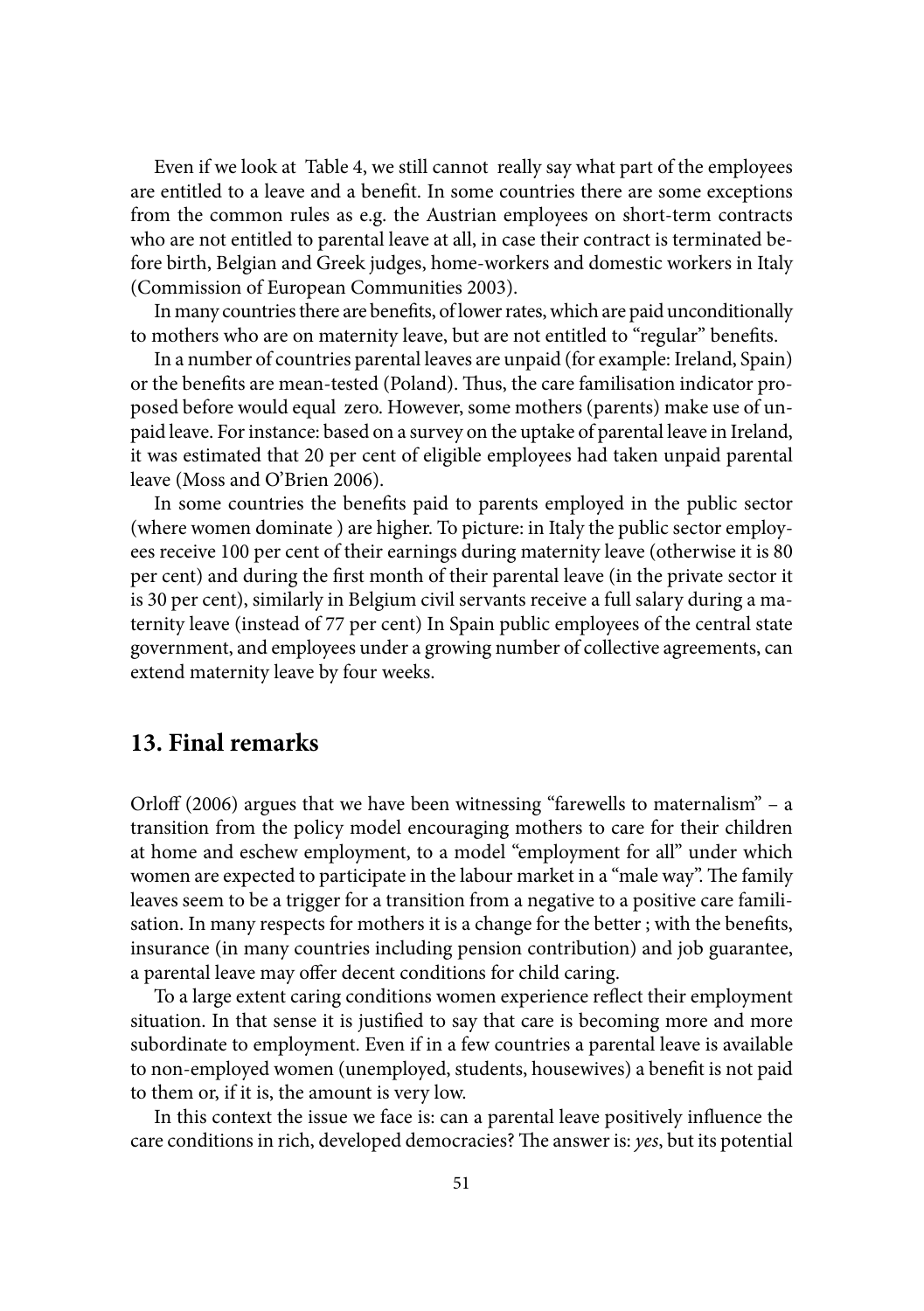is rather limited. There are many, confirmed by research, reasons for that . Firstly, a relatively long leave period connected with scarce childcare facilities leads to great problems in re-entering the labour market. A consequence for many mothers taking a parental leave is a final withdrawal from the labour market instead of a career break. Thus, paradoxically, strengthening care familisation (in terms of conditions but not in terms of length) requires widespread defamilisation after the period of leave. Secondly, in a number of countries looking after children younger than one year at home is considered necessary, or demanded at least. But in the case of older children, the social and cultural support for home-based child care and in consequence the governments and employers' sympathies for prolongation of leaves are much lesser. Thirdly, some groups of parents are not interested in taking advantage of long parental leaves, these are mostly parents with higher income, higher education, good labour market position and self-employed. Fourthly, the changing employment patterns, an increasing part-time employment rate, may substantially reduce the level of *real* care familisation. Being employed part-time before confinement leads *de facto* to the worsening of caring conditions and decreases the attractiveness of parental leave. Fifthly, attractiveness of parental leaves may trigger employers' reluctance to hire women of child-bearing age on permanent contracts because of the risk that they might stay at home for many years (especially when giving birth to more than one child). In consequence it becomes necessary to hire a fixed-term substitute for a permanent employee who is on parental leave. If a labour market is gender-segregated the substitutes of women are mostly women. The increase of fixed-term contracts leads to an increase in the number of parents who are not fully included in the leaves regulations: if your contract ends during a parental leave, you have no right to return to your previous workplace. Sixthly, the parental/maternity leave potential to familialise caring varies according to labour market situation. While in principle the job protection is regulated by law, in market reality many mothers report their employers' unwillingness towards re-employment or disappearance of their workplaces.

#### *References*

- Arts W. & Gelissen J. (2002), *Th ree World of Welfare Capitalism or More?* Journal of European Social Policy, Vol. 12, No. 2, pp. 137–158.
- Bambra C. (2004), *The Worlds of Welfare: Illusory and Gender Blind?* Social Policy and Society, Vol. 3, No. 3, pp. 201–211.
- Bernhardt E.M. (2000), *Female Careers between Employment and Children,* paper presented at a conference "Low fertility, families and public policies", Seville 15-16 September.
- Bjonberg U. (2002), *Ideology and Choice between Work and Care; Swedish Familypolicy for Working Parents*, Critical Social Policy, Vol. 22, No. 1, pp. 33–52.
- Bonoli G.(1997), *Classifying Welfare States; A Two-dimensions Approach*, Journal of Social Policy, Vol. 26, No. 3, pp. 351–372.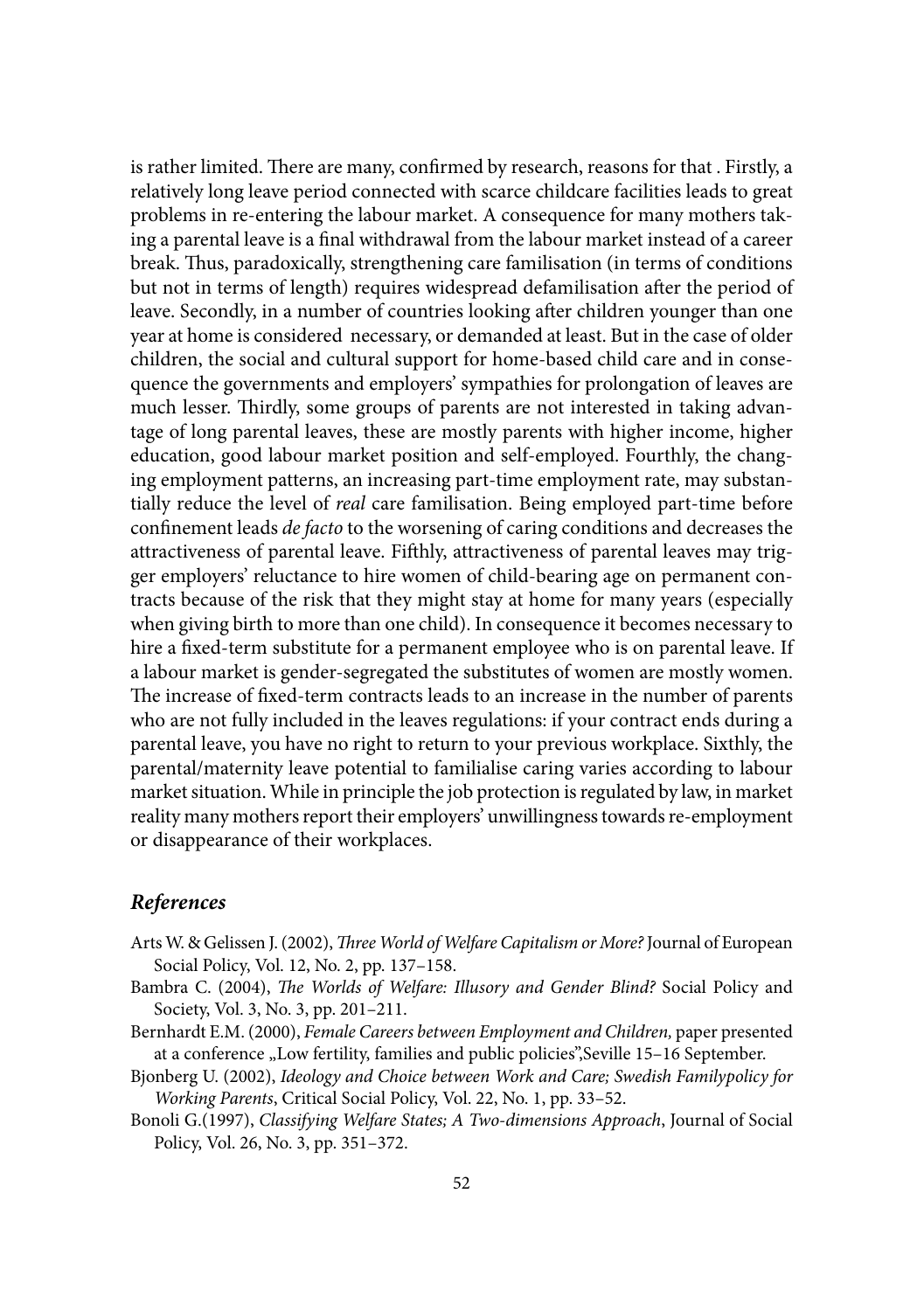- Brunning P. & Plantega J. (1999), *Parental Leave and Equal Opportunities; Experiences in Eight European Countries*, Journal of European Social Policy, Vol. 9, No. 3, pp. 195–209.
- Cass B. (1994), *Citizenship, Work, and Welfare: The Dilemma for Australian Women, Social* Politics, Vol. 1, No. 1, pp. 106– 123.
- Commission of the European Communities (2003), *Report from the Commission on the Implementation of Council Directive 96/34/ec of 3rd june 1996 on the Framework Agreement on Parental Leave Concluded by UNICE, CEEP and the ETUC***,** Brussels.
- Devisscher S. (2004), *Parental Insurance and Childcare*, Belgium. Peer Review 19–20 April http://www.almp.org/pdf/sweden04/belSWE04.pdf.
- European Commission (2005), *Reconciliation of Work and Private Life: a Comparative Review of Thirty European Countries*, Office for Official Publications of the European Communities, Luxembourg.
- Fagnani J. (1999), *Parental Leave in France*, P. Moss, F. Deven (ed), in: *Parental Leave: Progress or Pitfall?* The Hague/Brussels, NIDI/CBGS Publications, Vol. 35, pp. 69-83.
- Gauthier A.H.(1996), *The State and the Family, a Comparative Analysis of Family Policies in Industrialized Countries*, Clarendon Press, Oxford University Press, Oxford, New York.
- Haas L. & Hwang P. (1999), *Parental Leave in Sweden*, Moss, P. and Deven, F. (ed), in: *Parental Leave: Progress or Pitfall? Research and Policy Issues in Europe*, NIDI/CBGS Publications, The Hague/Brussels, pp. 45-68.
- Hakim C. (2001), *Work-lifestyle Choices in the 21st Century, Preference Theory*, Oxford University Press.
- Kreimer M. (2004), *Parental Insurance and Childcare*, *Austria*, Peer Review 19–20 April, http://www.almp.org/pdf/sweden04/autSWE04.pdf.
- ILO (2005a), *Maternity Protection Convention, 1919*, ILOLEX, http://www.ilo.org/ilolex/ cgi-lex/convde.pl?C003.
- ILO (2005b), *Maternity Protection Convention no 103, 1952*, ILOLEX, http://www.ilo.org/ ilolex/cgi-lex/convde.pl?C103.
- ILO (2005c), *Maternity Protection Convention no 103, 1952*, ILOLEX, http://www.ilo.org/ ilolex/cgi-lex/convde.pl?C183.
- Kasza G.J. (2002), *The Illusion of Welfare Regimes*, Journal of Social Policy, Vol. 31, No. 2, pp. 271–287.
- Leitner S. (2003), *Varieties of Familialism, the Caring Function of the Family in Comparative Perspective*, European Societies, 5 (4), pp. 353–375.
- Maier F. (2004), *Parental Insurance and Childcare*, Germany, Peer Review 19–20 April, http:// www.almp.org/pdf/sweden04/gerSWE04.pdf.
- Michoń P. (2008), *Praca matek w polityce krajów Unii Europejskiej*, Wydawnictwo Akademii Ekonomicznej w Poznaniu, Poznań.
- Montanari I. (2000), *From Family Wage to Marriage Subsidy and Child Benefits: Controversy and Consensus in the Development of Family Support*, Journal of European Social Policy, Vol. 10, No. 4, pp. 307–333.
- Moss P. and O'Brien M. (2006), *International Review of Leave Policies and Related Research 2006*, Employment Relations Research Series No. 57, Department Of Trade And Industry, London.
- OECD (2001), *Employment Outlook*, OECD, Paris.